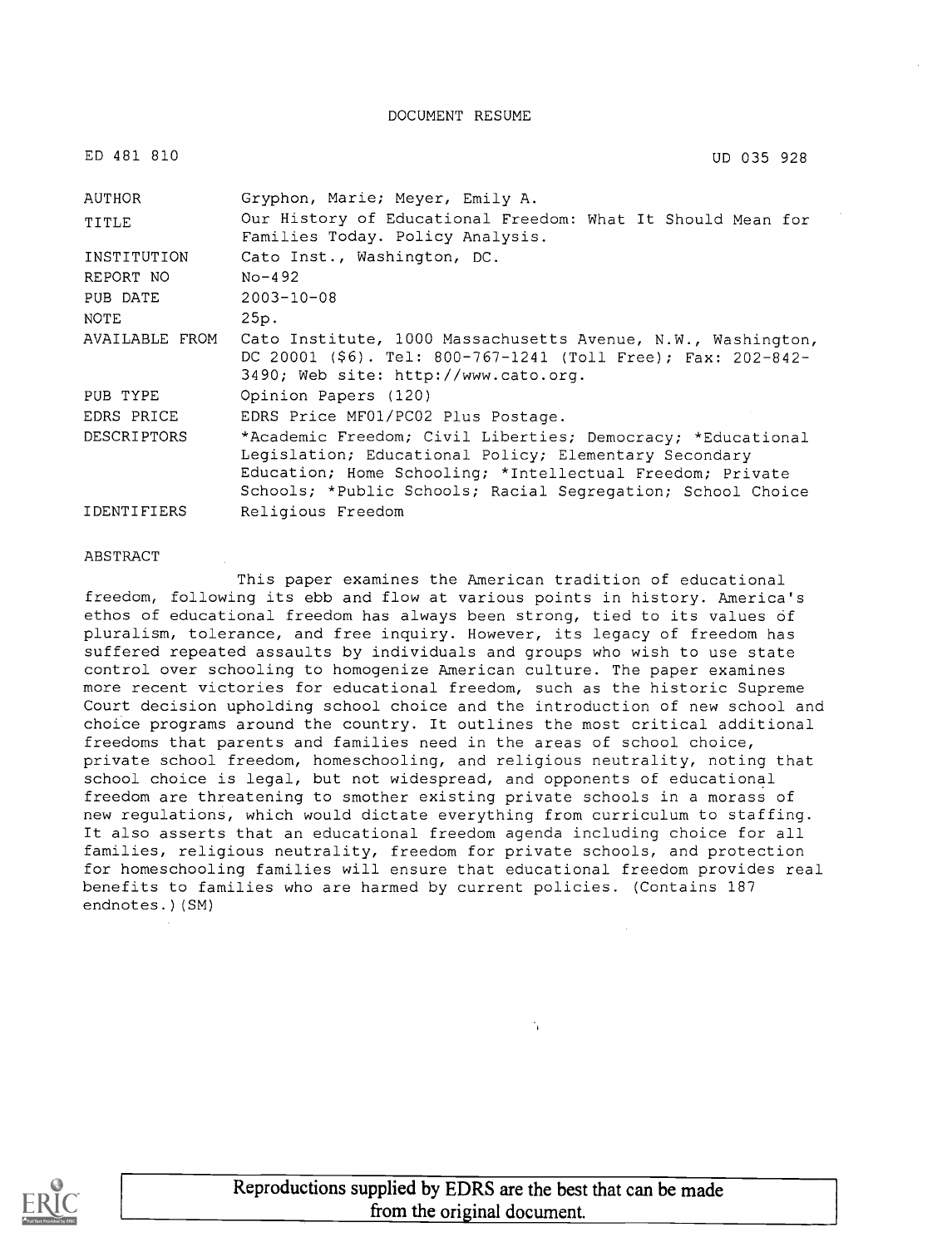No. 492 October 8, 2003

na

 ${\bf CY}$   $A$ 

ED 481810

## Our History of Educational Freedom What It Should Mean for Families Today

Office of Educational Research and Improvement<br>EDUCATIONAL RESOURCES INFORMATION by Marie Gryphon and Emily A. Meyer

PERMISSION TO REPRODUCE AND DISSEMINATE THIS MATERIAL HAS BEEN GRANTED BY



**Routing** 

INFORMATION CENTER (ERIC)  $\mathbf{u}$ 

CENTER (ERIC) (This document has been reproduced as received from the person or organization originating it. Minor changes have been made to improve reproduction quality.

U.S. DEPARTMENT OF EDUCATION<br>Office of Educational Research and Improveme

Poli

Points of view or opinions stated in this document do not necessarily represent official OERI position or policy.

## Executive Summary

America has two strong, yet conflicting, educational traditions. One is our tradition of educational freedom, and the other is a strong, though shorter, tradition of state-controlled schooling.

In the wake of the Supreme Court's historic decision in Zelman v. Simmons-Harris upholding school choice programs, more and more families are questioning whether state control over educational decisions is really best. Decades of public school failure in our inner cities have contributed to the recent increase in sentiment against standard state solutions to social problems, and the success of school choice programs in Milwaukee and elsewhere has challenged the conventional wisdom that families with low incomes cannot or will not make good choices for their own children.

In this paper we examine the American tradition of educational freedom, following its ebb and flow at various points in our history. America's ethos of educational freedom has always been strong, tied to our values of pluralism, tolerance, and free inquiry. But our legacy of freedom has suffered repeated assaults by individuals and groups who wish to use state control over schooling to homogenize American culture.

We then examine recent victories for educational freedom, such as the historic Supreme Court decision upholding school choice and the introduction of new school choice programs around the country. Finally, we outline the most critical additional freedoms that parents and families need in the areas of school choice, private school freedom, homeschooling, and religious neutrality.

Recent victories for educational freedom are encouraging but only a beginning. School choice is legal, but it is not widespread, and opponents of educational freedom are threatening to smother existing private schools in a morass of new regulations, which would dictate everything from curriculum to staffing.

Supporters of educational freedom must not win legal battles while losing the public policy war. An educational freedom agenda including choice for all families, religious neutrality, freedom for private schools, and protection for homeschooling families will ensure that educational freedom provides real benefits to families who are harmed by current policies.

Marie Gryphon is a policy analyst and Emily A. Meyer is a research assistant in the Center for Educational Freedom at the Cato Institute.





is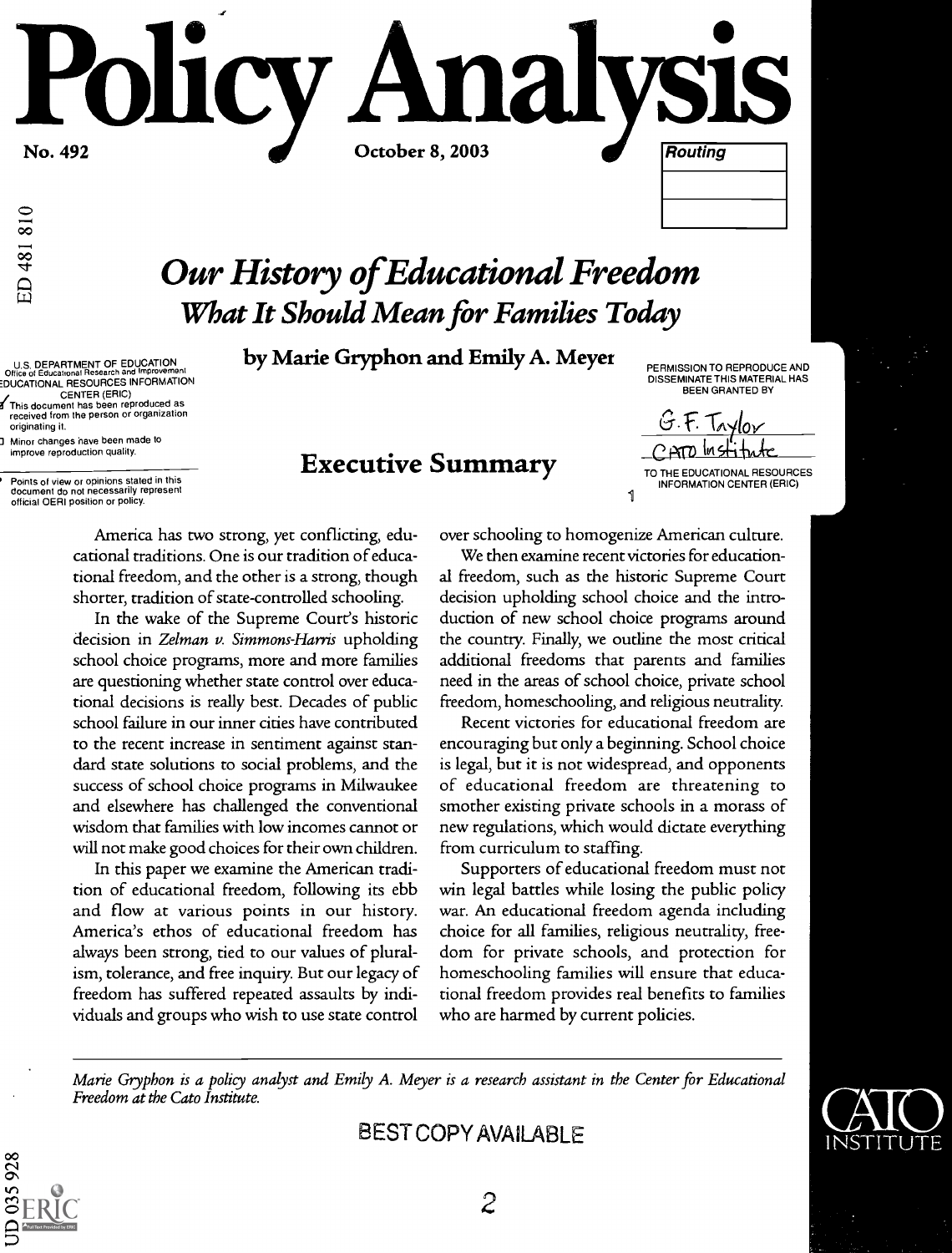Our freedom to determine what and how our children learn is important to preserving our political freedom in a constitutional democracy.

## Introduction

America's educational history is the story of a conflict between two strong traditions.<sup>1</sup> On one hand rests our tradition of educational freedom. For much of our nation's history, control over education was entirely decentralized, and educational institutions were voluntary, cooperative efforts involving parents, teachers, students, and charitable organizations or local governments. Parents sought educational options for their children that harmonized with their religious and cultural traditions, and constitutional protections including freedom of expression, religion, and association helped to protect diverse educational institutions from state repression.

On the other hand, we also have a very strong tradition of state-controlled schooling. The rise of the American public school accompanied large waves of immigration in the 19th century. Government control of schooling was thought necessary to assimilate the children of immigrants and to avoid conflicts over state subsidization of minority religious schools. In one respect the latter tradition has largely carried the day; well over 80 percent of American schoolchildren now attend public schools.<sup>2</sup>

But an ethos of educational freedom still exists in the United States. Although most children attend public schools, the U.S. Constitution protects the right of alternative private schools to exist, and the right of parents to choose them. Professor Stephen Gilles of Quinnipiac University School of Law links America's tradition of educational freedom to an embrace of a broader intellectual tradition he calls "liberal parentalism."<sup>3</sup>

Liberal parentalists believe that parents should be afforded maximum freedom to make child-rearing decisions, unless those decisions are plainly seriously harmful to the child. Contrary to the assertions of some critics,<sup>4</sup> liberal parentalism does not stand in opposition to the notion that children have individual human rights. Rather, liberal parentalists and their critics both attempt to address the following question: Who should make decisions for children that all parties agree cannot yet be made by children themselves? Either parents can make such decisions, or a government entity must.

Liberal parentalists believe that parents are better able to make child-rearing decisions including educational decisions-than the state. For example, no government actor, no matter how conscientious or exceptional, will have the time and motivation to choose a school for a single child as well as a parent will.

By allowing parents to make child-rearing decisions, liberal parentalism and educational freedom help in the long run to preserve our free and pluralistic society. As the Supreme Court has warned, government control of education threatens to "standardize children."<sup>5</sup> Educational freedom is thus closely tied to the American tradition of the right to dissent from majority views and state orthodoxies. Our freedom to determine what and how our children learn is important to preserving our political freedom in a constitutional democracy.

In the wake of the Supreme Court's historic decision in Zelman v. Simmons-Harris upholding school choice programs, more and more families are questioning whether state control over educational decisions is really best. Decades of public school failure in our inner cities have contributed to the recent increase in sentiment against standard state solutions to social problems, and the success of school choice programs in Milwaukee and elsewhere has challenged the conventional wisdom that families with low incomes cannot or will not make good choices for their own children.

In this paper we examine the American tradition of educational freedom, following its ebb and flow at various points in our history. We then discuss recent victories for educational freedom. Finally, we turn to the importance of securing additional freedom for parents and families in the areas of school choice, private school freedom, homeschooling, and religious neutrality-a critical "to do" list for advocates of educational freedom if all American families are to secure its rewards.

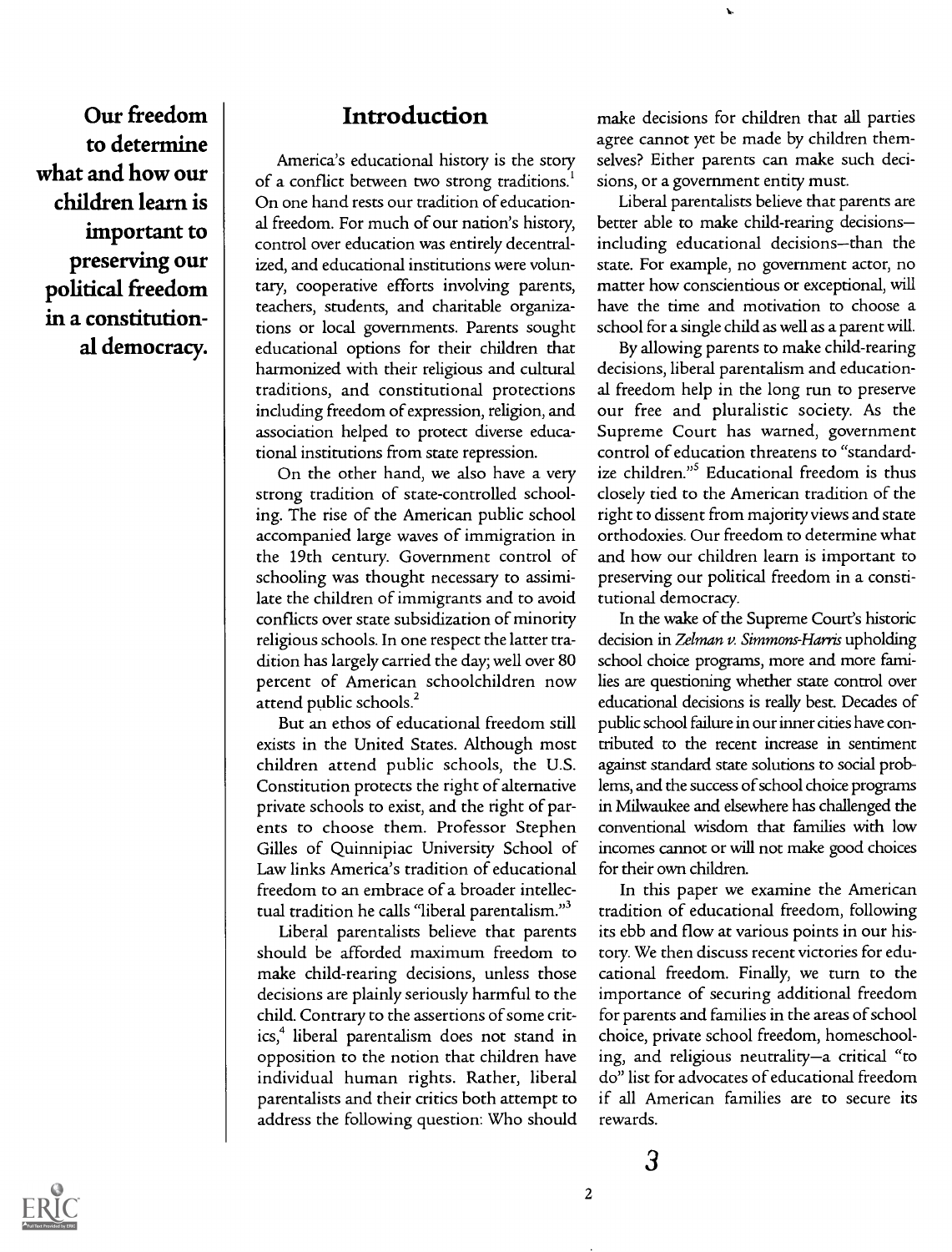## Educational Freedom in Early America

Before the mid-19th century, schooling in the United States was an entirely local undertaking. Schools funded by tuition, charity, public funds, or some combination of the three coexisted, at least in densely populated areas. That mixture of schools did a surprisingly good job of spreading literacy and meeting the population's other educational needs. Tuition-charging schools in particular produced curricular and other innovations that spurred the young nation's economic growth. The establishment of state schooling systems curtailed this varied marketplace, however, and by 1900 had replaced it with an increasingly expensive and inefficient monopoly.

#### A Variety of Local Schools

In the colonial and early national periods, a range of schooling options met most citizens' needs.' Residents of small towns and rural areas in the North attended semipublic district schools, which generally allowed poor students to attend for free while charging tuition to those who could afford it. In the South, teachers selected temporary locations or were engaged by a group of parents to teach for a term.' Most children in rural areas of the North and a substantial number of white children in the South attended school for at least two or three months a year.<sup>8</sup> Parents had considerable influence in these rural schools, particularly because of the custom of housing teachers in student homes. Parents also played a significant role in the selection of teachers and textbooks.<sup>9</sup>

In populous areas, independent schools existed in various forms; often, teachers simply taught in their houses, advertising for pupils with signs or newspaper notices.<sup>10</sup> The quarterly fees at most of those schools were within the means of roughly three-quarters of the population.<sup>11</sup> Because teachers had the freedom to adapt courses and hours of instruction to student interest and convenience, those schools generated many improvements in curricula and methods. Over time, classical curricula were

replaced in part by the more useful subjects taught in town "writing schools" and private vocational schools; the nature of economic life in the colonies generated demand for vocational learning over more traditional subjects. In contrast to the independent schools' evolution, the semipublic town schools continued to adhere to traditional methods and subjects during this period. $^{12}$ 

Charity schools established by philanthropists and religious societies existed in many parts of the country. Unlike the situation in England, opposition to educating the poor did not arise.<sup>13</sup> The Lancasterian, or monitorial, system of instruction<sup>14</sup> also furthered the spread of charity schooling. It proved to be an efficient and inexpensive way to educate large numbers of children.<sup>15</sup> The system allowed pupils to advance according to their abilities in each subject, in contrast to the rigid grading system of later common schools.<sup>16</sup>

As urban populations grew, local voluntary associations seeking to assist needy women and children often took over the management of the "free schools." Mutualaid societies formed around trades and religious denominations for similar purposes.<sup>17</sup> Although the charity system contributed much to the education of the poor, it was far from perfect. Some reformers used charity schools to indoctrinate the children as they saw fit, often with the idea that their families were a harmful influence.<sup>18</sup>

Beginning in the 1790s, scattered Sunday schools helped provide basic instruction to individuals and groups that lacked access to weekday schools. Though they played a relatively small role in spreading literacy, Sunday schools did help fill the gaps in schooling opportunities for girls, adults, blacks, factory children, and frontier residents.<sup>19</sup> With the spread of tax-supported public schools in the 1820s and 1830s, however, Sunday schools abandoned basic education in favor of religious teaching.2° While Protestant factions battled over the religious content of common school curricula, Sunday schools sought to make up for deficiencies in students' religious education. $21$ 

Before the mid-19th century, schooling in the United States was an entirely local undertaking.

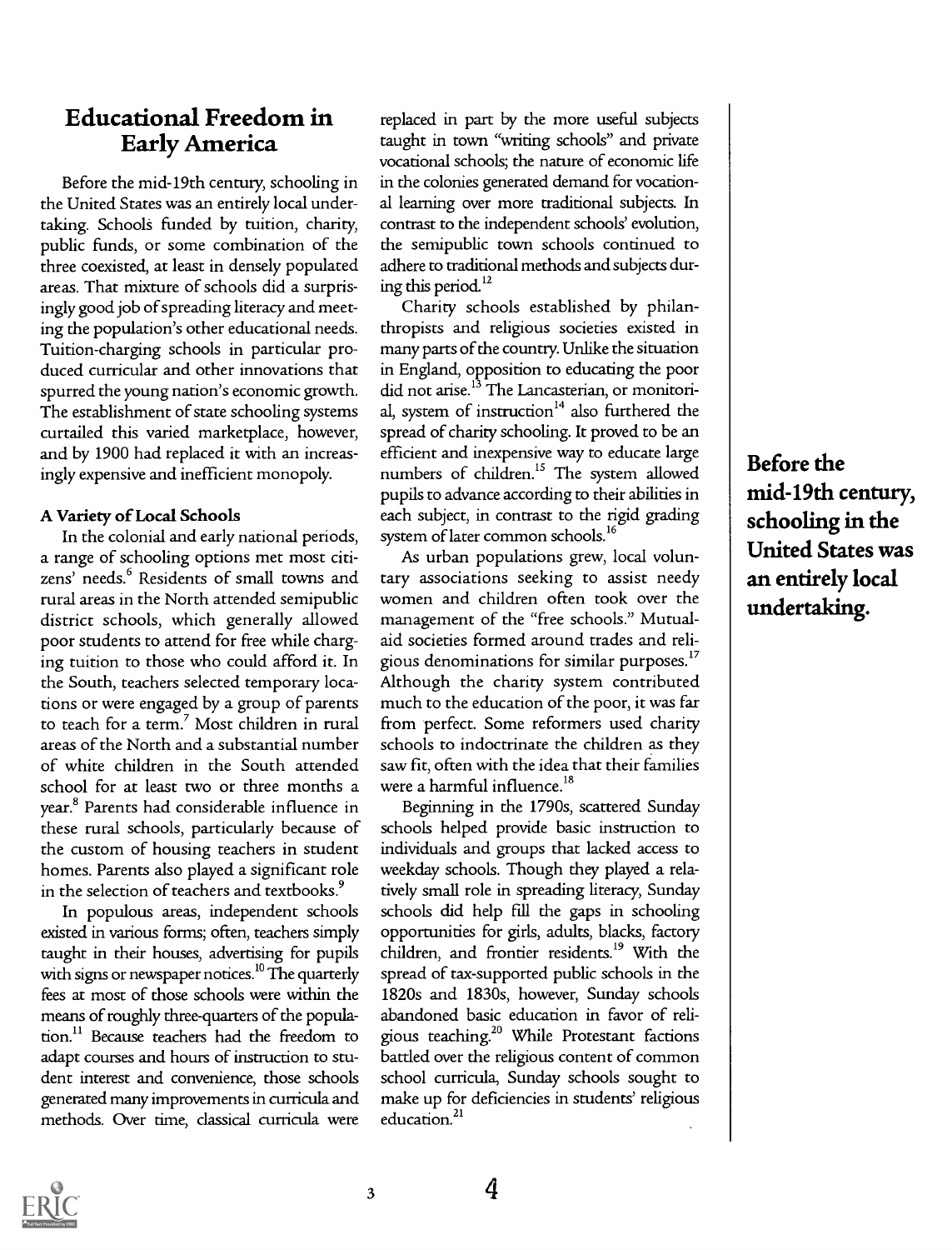#### Local Schools for African Americans

African Americans, because they were excluded from most free schooling,<sup>22</sup> eagerly sought out Sunday schools, which generally held separate classes for black adults and children. In New York, blacks were 25 percent of Sunday school pupils by  $1817^{23}$  Sunday schools in cities throughout the South held classes for free blacks; during the 1820s, some even included slaves. Many of the students were adults, women as well as men.<sup>24</sup> After Nat Turner's 1831 rebellion magnified racial prejudices, however, many southern states prohibited teaching slaves to read and restricted the liberty of free blacks, ending black participation in white Sunday schools.<sup>25</sup>

Quakers also made notable efforts to help educate African Americans, founding numerous schools for the children of black freedmen between 1770 and the first decades of the 19th century. They even ran "mixed schools" for a short period after the Revolution.<sup>26</sup> In northern cities during the antebellum years, abolitionist groups helped provide schools for black refugees from the South.<sup>27</sup>

Although white charity efforts were important, black communities in the urban North established successful schools as well. Many black-run Sunday schools were organized after the Turner revolt, which caused white Sunday schools in Washington, D.C., and other places to dismiss black children.<sup>28</sup> White-run Sunday schools had in any case ceased to be of much use after the spread of common schools diminished their emphasis on reading and writing.<sup>29</sup>

Blacks also established weekday schools in many northern cities and towns. Most charged tuition, though some charity schools were also established. $30$  A surprising number of those schools appeared in Washington, D.C., and Baltimore, where charitable organizations had been much less active than in New York and Philadelphia.<sup>31</sup> Freemen in the South also made significant efforts to educate themselves, though in general black education was confined to private teaching and religious instruction in population centers. $32$ 

In a few places black-run schools were drawn into emerging public systems, generally to their detriment.<sup>33</sup> In early 19th century Boston, black parents and white philanthropists established a free private school in the home of local black activist Primus Hall.<sup>34</sup> Meant to serve as an escape from Boston's public schools, the school quickly fell under the public school committee's control. The loss of control over this and other segregated schools led African-American parents to petition the committee to end school segregation, a request that was continually denied.<sup>35</sup>

#### Literacy and Parent Power

The seemingly haphazard mix of schools that existed in the years before 1840 produced a surprisingly well-educated populace.<sup>36</sup> By 1787 free male literacy was about 65 percent and probably greater than 80 percent in New England. By 1850 only 1 in 10 people identified themselves as illiterate on the U.S. census.<sup>37</sup> Enrollment rose steadily during those years, particularly among girls.<sup>38</sup> Findings from an 1821 annual report of New York State superintendents indicate that schooling was almost universal there, without being compulsory or free except to the very poor.<sup>39</sup>

That surprising success came at a time when parents were almost entirely responsible for their children's education. Independent and, to a lesser extent, semipublic schools succeeded precisely because parents controlled teacher pay and made other important decisions. In the proposal for improving education outlined in his Wealth of Nations, Adam Smith acknowledged this fact: every parish or district should have a school charging a small tuition, "the master being partly, but not wholly paid by the public; because, if he was wholly, or even principally paid by it, he would soon learn to neglect his business."40 Since parents were in the best position to assess teachers' efforts, they were the best group to control teachers' salaries.

#### Peaceful Prelude

Before the appearance of state-sponsored systems, schools were not a source of conflict. Since most parents had at least some degree of control over their children's education, they

The seemingly haphazard mix of schools that existed in the years before 1840 produced a surprisingly well-educated populace.

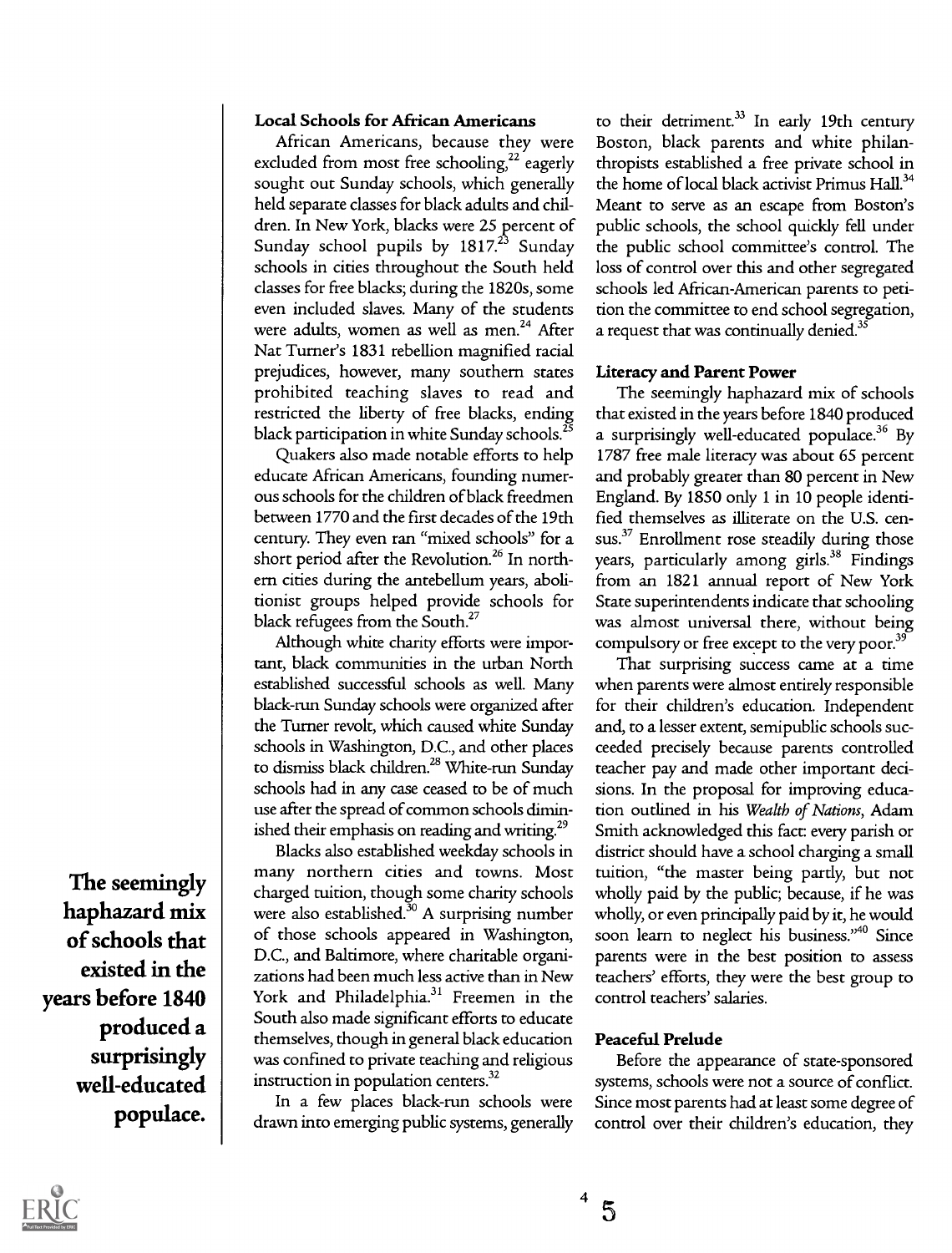found arrangements to suit their needs:

There were nondenominational schools, Quaker schools and Lutheran schools, fundamentalist schools and more liberal Protestant schools, classical schools and technical schools, in accordance with the preferences of local communities. Some had homogenous enrollments; others drew students from across ethnic and religious lines. In areas where schools of different sects coexisted, they and their patrons seldom came into conflict, since they did not try to foist their views on one another. They lived and let live in what were comparatively stable, though increasingly diverse, communities.<sup>41</sup>

The Puritans' educational experience illustrates this point. Their community-run and community-funded town schools had impressive success despite using local public funds. However, their curricula adhered strictly to Calvinist teachings, and such an arrangement would not have survived in the absence of a homogenous community. The Puritans' presence in the New World was in fact due in large part to their exclusion from English schools and universities.

Similarly, the Founders' plans for public education aimed to create and maintain a homogenous society. While Jefferson and Franklin advocated the establishment of publicly funded schools, they did so on the basis of the assumption that English Protestant values would inform their curricula. At that time the Catholic Church (and Catholic education) was widely viewed as a threat to liberal soci- $\text{ev}_y^{42}$  which some of the Founders may have hoped public schools could counteract by enforcing Protestant views.

## Declining Freedom: The Rise of Government Schooling

Beginning in the antebellum period, a system of "free" public schools replaced the network of semipublic, independent, and charity schools. Where they had once been informal arrangements, schools became institutions designed to achieve social goals.<sup>43</sup> By the end of the 19th century, a clear line dividing public schools and the remaining private institutions had emerged.

#### Protestant Reformers

The common school movement accompanied an era of dramatic social change, particularly the influx ofimmigrants during the 1830s and 1840s. From the dominant (Anglo-Saxon Protestant) viewpoint, that influx threatened democratic institutions. Protestantism, along with faith in capitalism and republicanism, justified school reformers' wish to regulate morals and create a more homogenous population through public schooling.<sup>44</sup> In other words, religious prejudice inspired the establishment of public schools.<sup>45</sup>

State aid to Protestant schools (and not Catholic schools) became politically difficult during the 1840s when 700,000 Catholic immigrants entered the country. Instead of providing aid, states established public schools with a pronounced Protestant bias.<sup>46</sup> Catholics, of course, rejected those public schools and campaigned for public funding of Catholic schools. Compromise was impossible because reading the Bible without comment, a central feature of Protestant public schools, was simply unacceptable to Catholics.<sup>47</sup>

Angry protests ensued in 1840 when some Catholics petitioned to allocate a portion of New York City's school funds (controlled by the philanthropic Public School Society) to parochial schools.48 The petition was defeated, and Catholic lobbying resulted instead in the establishment of supposedly nonprotestant public schools, administered by the city government beginning in 1841. In 1844 a Philadelphia school board ruling that Catholic children could choose to read from the Catholic Douay<sup>49</sup> Bible resulted in a riot that killed 20. Blocks of Irish immigrant homes, as well as three Catholic churches, were burned.<sup>50</sup>

The public schools generally enforced their Protestant bias. In 1854 the Maine Supreme

Protestantism justified school reformers' wish to regulate morals and create a more homogenous population through public schooling.

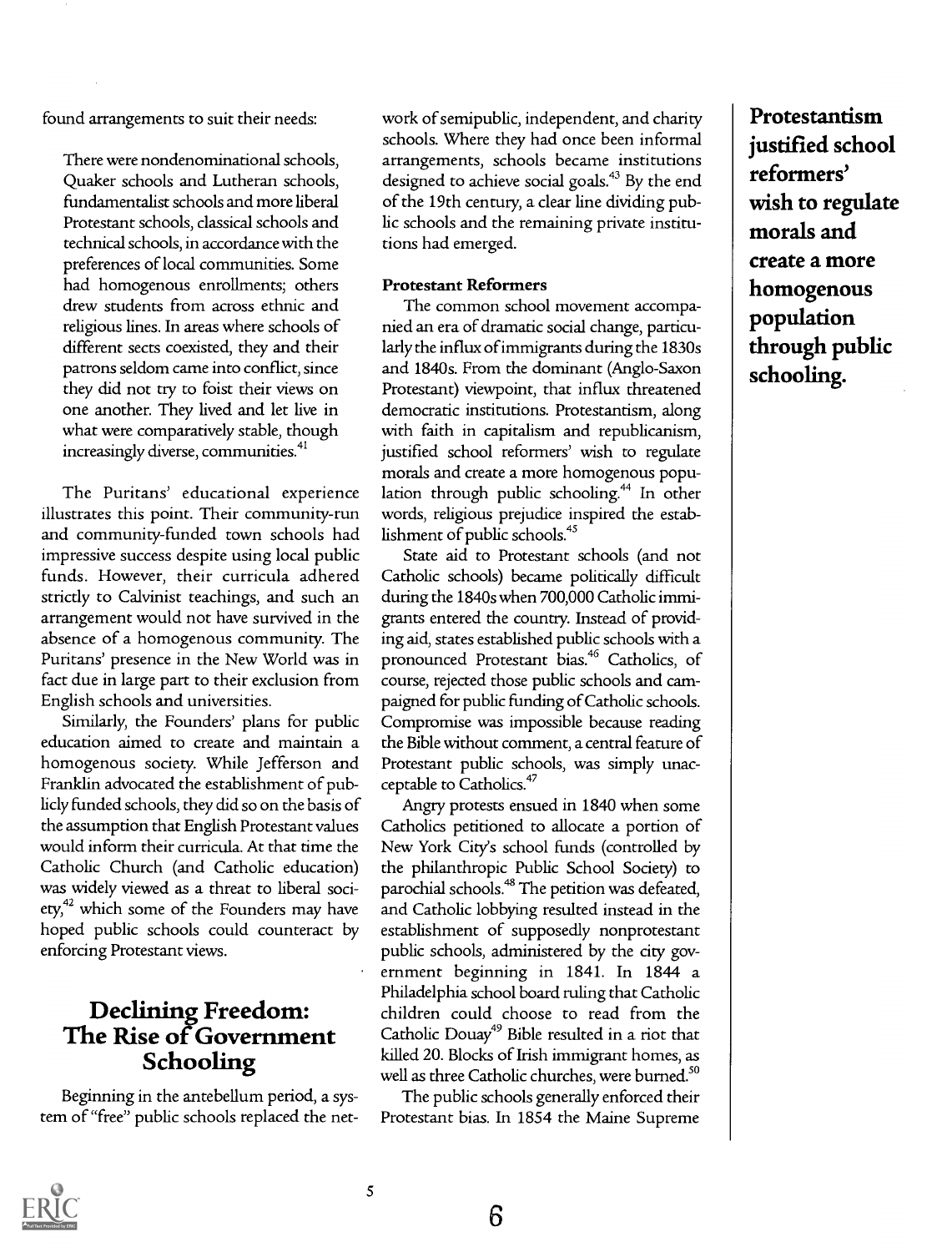Court held that public schools could require reading from the King James Bible.<sup>51</sup> In 1858 and 1859 students in New York City and Boston were expelled from public school for refusing to read from the King James Bible.

By 1870 Protestant reformers, with few exceptions, were united in support of public elementary schools. They had decided that public funds could not be allocated to sectarian schools and that reading from the Protestant Bible was to be encouraged in the public schools.<sup>52</sup> At first, some denominations opposed state involvement in secondary and higher education (because they sponsored schools at those levels), but church leaders abandoned their opposition by the end of the 19th century.<sup>53</sup>

#### Development of an Education **Bureaucracy**

As public schooling spread, bureaucracies developed to regulate the new school systems. States began to prescribe methods of teacher training and certification and to hire school administrators. Compulsory attendance laws further consolidated state control.<sup>54</sup> Advocates of public schools hoped that state involvement would attract more qualified and less transient teachers by establishing teaching as a profession.<sup>55</sup> They also sought to use public schooling to achieve other important social goals.<sup>56</sup>

In his advocacy of reform, Horace Mann, perhaps the most prominent common school reformer, drew much of his inspiration from a distant source: Prussian Pietism. Following the advice of Pietist reformers, early German king and Roman emperor Frederick II made schooling compulsory for children aged 5 to 13 and declared all schools and universities state institutions.<sup>57</sup> Prussian teachers were trained and certified by the state during the following centuries.<sup>58</sup> After touring German schools in 1843, Mann worked to spread their pedagogy in America.<sup>59</sup> One scholar has argued that all traditional elements of primary education-compulsory attendance, pupils raising their hands, collective instruction from state-approved textbooks, children grouped by age-are in fact a direct legacy from Prussia, a kingdom with little appreciation for the virtues of limited government and intellectual freedom.<sup>60</sup>

The popular notion that Thomas Jefferson was public schooling's original advocate is incorrect. The Founders certainly thought that education was crucial for the stability of a republic, but that fact does not imply that they wanted most education to take place in school systems.<sup>61</sup> Public education as envisioned by Jefferson was limited to basic elementary education for all in district schools. Further schooling at public expense was reserved for a talented  $few$ <sup>62</sup> Even though Jefferson failed to get a free-school bill through the Virginia legislature, he opposed Charles Mercer's later bill because he felt it was too centralist.<sup>63</sup>

#### Winners and Losers

Teachers and administrators vigorously supported the campaign for public schools. In fact, at least in New York State, the campaign for free schools apparently began in the teachers' institutes.<sup>64</sup> The teachers' objective was to abolish rate bills (partial fees paid by parents) so district taxation would pay their salaries instead. Later, they lobbied for compulsory education. After both objectives were accomplished, teachers were able to earn higher salaries with less accountability to parents.

The lower classes and ethnic and religious minorities, however, were losers. As state funding increased, charity decreased.<sup>65</sup> Immigrants found that public schools sought to "Americanize" their children at the expense of their traditional customs and beliefs. And African Americans were condemned to the segregated system produced by post-Civil War conditions.<sup>66</sup> Whether they pressed for integration or tried to make the best of separate schools, their charity schools were gradually absorbed by public systems.<sup>67</sup>

In the end, state-sponsored education was detrimental to white Protestant children as well. By ceding control to the state, parents had reduced private options, ensuring declining educational quality. As John Stuart Mill

As public schooling spread, bureaucracies developed to regulate the new school systems.



7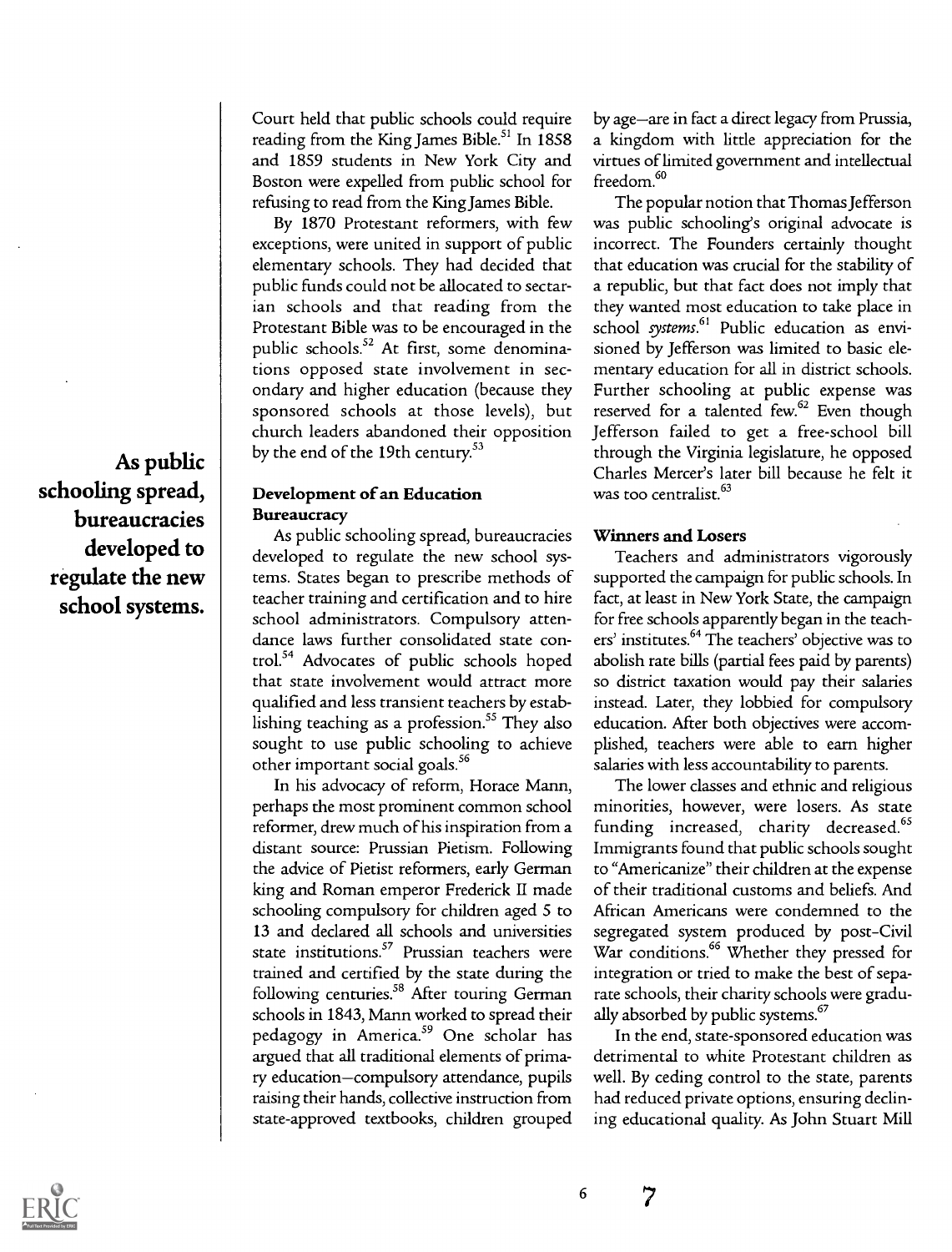warned, states satisfy their own interests before those of the individual:

A general State education is a mere contrivance for moulding people to be exactly like one another: and as the mould in which it casts them is that which pleases the predominant power in the government, whether this be a monarch, a priesthood, an aristocracy, or the majority of the existing generation; in proportion as it is efficient and successful, it establishes a despotism over the mind, leading by natural tendency to one over the body. An education established and controlled by the State should only exist, if it exists at all, as one among many competing experiments.<sup>68</sup>

In practice, public education in the United States increasingly satisfied the interests of the people the state had put in charge, teachers and administrators.<sup>69</sup>

## The Early 20th Century: The Struggle Continues

The dawn of the 20th century saw an escalation in the battle between proponents of educational freedom and activists bent on using the law to restrict schooling. Fortunately, the U.S. Supreme Court effectively defended educational freedom from some of the era's worst assaults, striking down restrictions on teaching foreign languages and even compelled full-time attendance at public schools, which operated as an effective prohibition on private schooling.<sup>70</sup>

Efforts to restrict educational options during this period sprang primarily from a continuing cultural backlash against large waves of immigrants from southern Europe, Asia, and elsewhere. $^{71}$  By the turn of the century, America was accepting more than 1 million immigrants each year.<sup>72</sup> Like Reconstruction Era immigrants, but unlike earlier arrivals, those immigrants were often not Protestant.

Jewish and Italian immigrants, among others, were subject to widespread prejudice.<sup>7</sup>

World War I significantly exacerbated distrust of immigrants, particularly those from Germany.<sup>74</sup> That anti-immigrant backlash was variously called nativism, or "one hundred percent Americanism."75 Immigrants were seen as ideologically suspect and thus unreliable supporters of the war effort.<sup>76</sup> National and local organizations sprang up to foster support for the war and to investigate individuals and groups deemed hostile to the American action in Europe.<sup>77</sup>

It was against this backdrop of intense patriotic fervor, distrust of immigrants, and a specific anti-German bias that laws banning foreign language instruction and private schooling arose.<sup>78</sup>

#### The English Only Movement

World War I era nativist sentiment quickly focused on the domestic use of foreign languages. Stories circulated about U.S. Army conscripts who could not understand orders, because they had been educated primarily in a language other than English.<sup>79</sup> Language was suddenly a national security concern, both because of the need for an effective fighting force overseas and because of fears that immigrant groups were subverting the war effort in foreign-language meetings and publications at home. Beyond that, language was seen as a barrier to intellectual assimilation during a period of intensely conformist patriotism.

Professor William G. Ross of the Cumberland School of Law at Samford University writes that German Americans were, on the eve of World War I, "the largest, most cohesive, distinctive and self-confident of the nation's non-British ethnic enclaves, cleaving to their language and traditions even as they adopted American ways."80 German Americans thus often used the German language in social clubs, newspapers, and churches as well as in their parochial schools.<sup>81</sup>

Legislatures around the country began to crack down on the use of foreign languages. A law in Oregon effectively shut down foreign-language newspapers by requiring a litThe dawn of the 20th century saw an escalation in the battle between proponents of educational freedom and activists bent on using the law to restrict schooling.

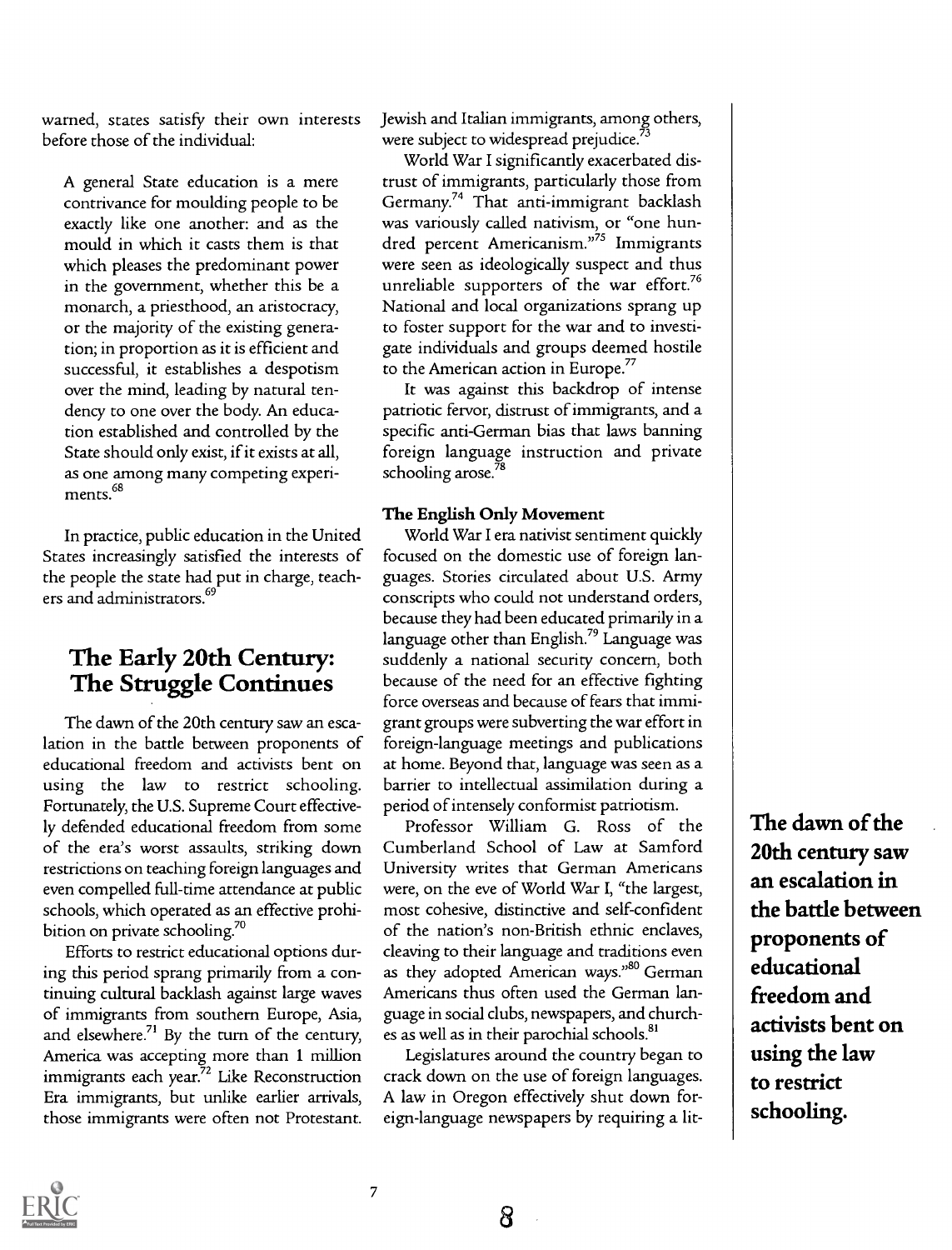The demise of the foreign-language laws marked the beginning of an era in which a safe haven existed in American law for parenting and family life.

eral English translation of every article to be printed beside the original. Nebraska banned the conduct of public meetings in languages other than English. 82

Many lawmakers focused on the use of foreign languages in private schools, believing that children "could not properly absorb American values and become good citizens unless they received instruction in the English language."<sup>83</sup> Eventually, 23 states enacted statutes regulating or prohibiting instruction in foreign languages. Several states specifically prohibited the teaching of German.<sup>84</sup>

Among those was Nebraska, which in 1919 adopted a law prohibiting any foreignlanguage instruction in public or private schools before high school.<sup>85</sup> A teacher named Robert T. Meyer was convicted of teaching German to elementary schoolchildren during the time allotted to recess.<sup>86</sup> Meyer appealed his conviction to the Supreme Court, arguing in line with economic liberty precedents embraced by the Court at that time that a prohibition on foreign-language instruction violated his right to engage in his profession.

More important, Meyer argued that students and teachers had a personal liberty interest in the acts of teaching and learning without government interference, and that parents enjoy a constitutional right to control the upbringing of their children. Those last arguments-relating to educational freedom and family autonomy-formed the basis of the Court's decision to strike down foreign-language laws. In doing so, it delimited a sphere of professional, personal, and family life that was protected from undue interference by the state:

Without a doubt [the Fourteenth Amendment] denotes not merely the freedom from bodily restraint but also the right of the individual to contract, to engage in any of the common occupations of life, to acquire useful knowledge, to marry, establish a home and bring up children, to worship God according to the dictates of his own conscience, and generally to enjoy these

privileges long recognized at common law as essential to the orderly pursuit of happiness by free men.<sup>87</sup>

Noting that "the American people have always regarded education and the acquisition of knowledge as matters of supreme importance," the Court wrote, "[Meyer's] right to teach and the right of parents to engage him so to instruct their children, we think, are within the liberty of the amendment."88 Because mere knowledge of the German language cannot be said to be inherently harmful, the foreign-language prohibitions were illegitimate. The states had no proper interest in restricting the liberty of teachers and students of German.

Thus, the demise of the foreign-language laws marked the beginning of an era in which a safe haven existed in American law for parenting and family life. Not just foreign languages but any other areas of learning that parents and students wished to pursue were now protected from arbitrary state interference. That newly recognized personal freedom proved critically important in years to come, as the state schooling movement gained economic and political clout.

#### Forced Public Schooling

Throughout the controversy surrounding the teaching of foreign languages, a bigger question loomed: can states force every student to attend the common public schools? The ultimate goal of many groups supporting regulation of private schooling was the abolition of alternative schools. Members of such groups hoped that eliminating all private schools and forcing all children to attend public schools would "Americanize" the children of the nation's many immigrant subcultures.<sup>89</sup>

Oregon pioneered forced attendance at public schools in 1922, when its voters approved an initiative requiring all children between the ages of 8 and 16 to attend government-run schools full-time.<sup>90</sup> While private schools were not banned by the letter of this law, they were effectively eliminated as options because children have only so many



8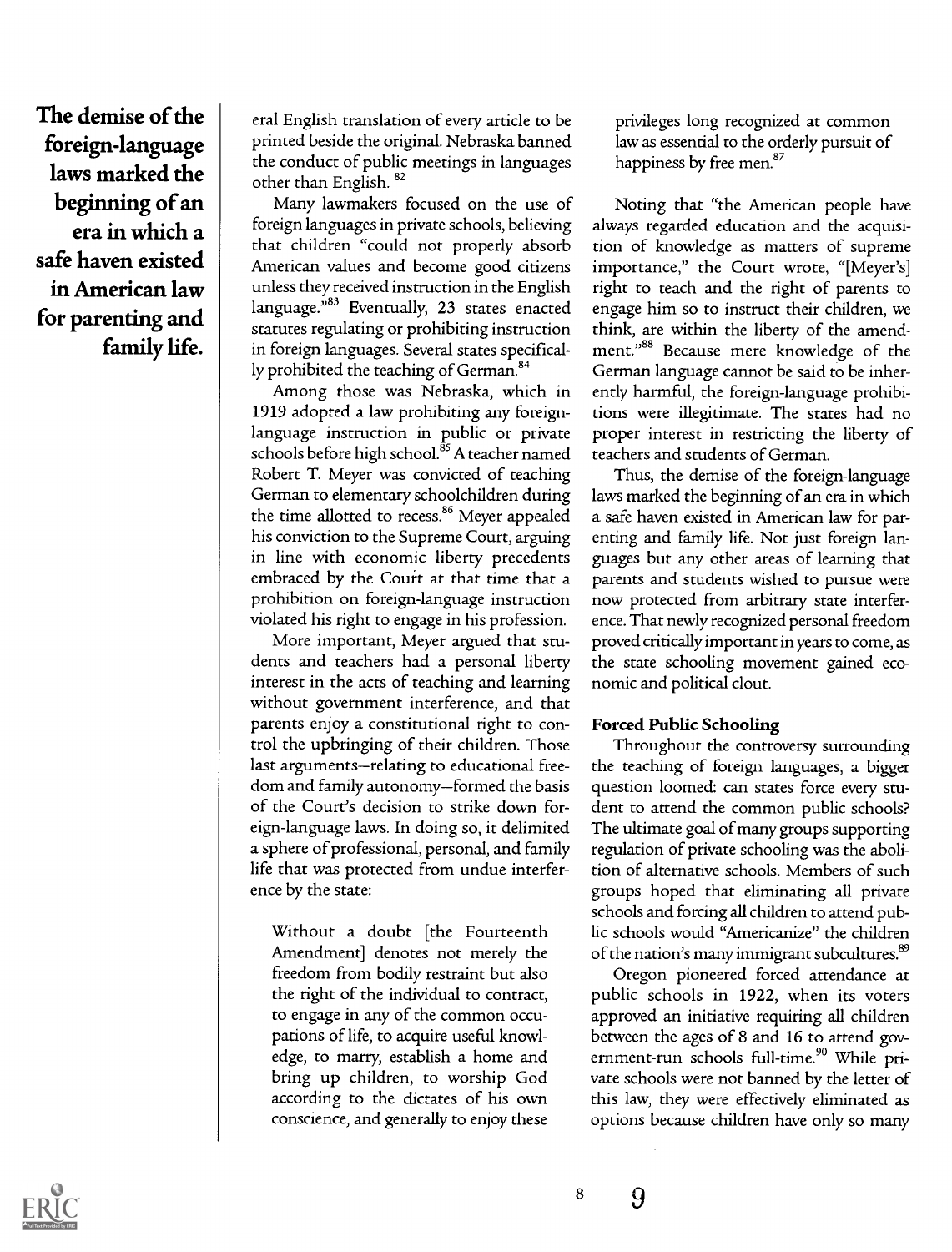hours each day to pursue studies. Supporters of compelled public schooling elsewhere looked eagerly to Oregon to set an example for the nation.

Advocates of compelled public school attendance included a motley assortment of groups with both benign and suspect intentions. Professor Richard Seid of the University of Detroit Mercy School of Law writes:

The [compelled public schooling controversy] grew out of an attempt by two major interest groups in Oregon to prevent the creation of private schools as alternatives to public schools. One interest group, rooted in bigotry, was simply hostile to the prospect of religious schools, particularly Catholic schools. The other group was concerned that private schools in general would undermine the idea of an egalitarian public minded society.<sup>91</sup>

Although Progressives and Socialists supported such measures as a way to unify America's working classes, darker forces played a more powerful role in support of the Oregon school law. Ross notes that only three groups actively worked to pass the Oregon initiative: the Federation of Patriotic Societies, the Scottish Rite Masons, and the Ku Klux Klan.<sup>92</sup>

The local Scottish Free Masons adopted a resolution calling for compulsory public education and circulated petitions to put the measure on the Oregon ballot.<sup>93</sup> The Masons explained their support for the measure by stating that it would ensure "united interest in the growth and higher efficiency of our public schools."94 But they, too, played on the anti-Catholicism common at the time, alleging in their journal New Age that the Roman Catholic hierarchy favored the abolition of public schools.<sup>95</sup>

Scholars have also established that the Ku Klux Klan played a prominent role in promoting the Oregon initiative campaign.<sup>96</sup> Some have noted that, as Oregon had only a very tiny population of African Americans at the time, the state's Klan organization focused most of its hostility on other ethnic and religious minorities, particularly Catholics.<sup>97</sup>

Oregon voters approved the so-called compulsory public education initiative by a vote of 115,506 to 103,685.98 The American Civil Liberties Union assisted the local Catholic Church as it, along with others, immediately challenged the new law in court.<sup>99</sup> The Supreme Court decided that this law, too, interfered with the liberty of parents to direct the upbringing and education of their children.<sup>100</sup>

Many critics of forced public school attendance during this period recognized the threat that such laws posed to intellectual freedom in America Much of the nationwide debate about compelled attendance touched on that issue. The Scottish Rite Masons argued, for example, that educating children "along standardized lines . . . will enable them to acquire a uniform outlook on all national and patriotic questions."<sup>101</sup> Yale University president Arthur Hadley agreed but disapproved. He saw compelled public schooling as "an attempt to give the majority of the people a dangerous power to restrict the diffusion of truth which it wishes to suppress."<sup>102</sup>

Attorney Lois Marshall, arguing on behalf of private schools challenging the law, similarly warned that coerced state schooling "will lead inevitably to a stifling of thought." $103$ Indeed, freedom from state orthodoxy in education formed an important basis for the Supreme Court's decision to strike down compulsory public schooling laws:

The fundamental theory of liberty on which all governments in this Union repose excludes any general power of the state to standardize its children by forcing them to accept instruction from public teachers only. The child is not the mere creature of the state; those who nurture him and direct his destiny have the right, coupled with the high duty, to recognize and prepare him for additional obligations. $104$ 

Thus, the controversy over compelled public schooling tied parents' liberty interest Freedom from state orthodoxy in education formed an important basis for the Supreme Court's decision to strike down compulsory public schooling laws.

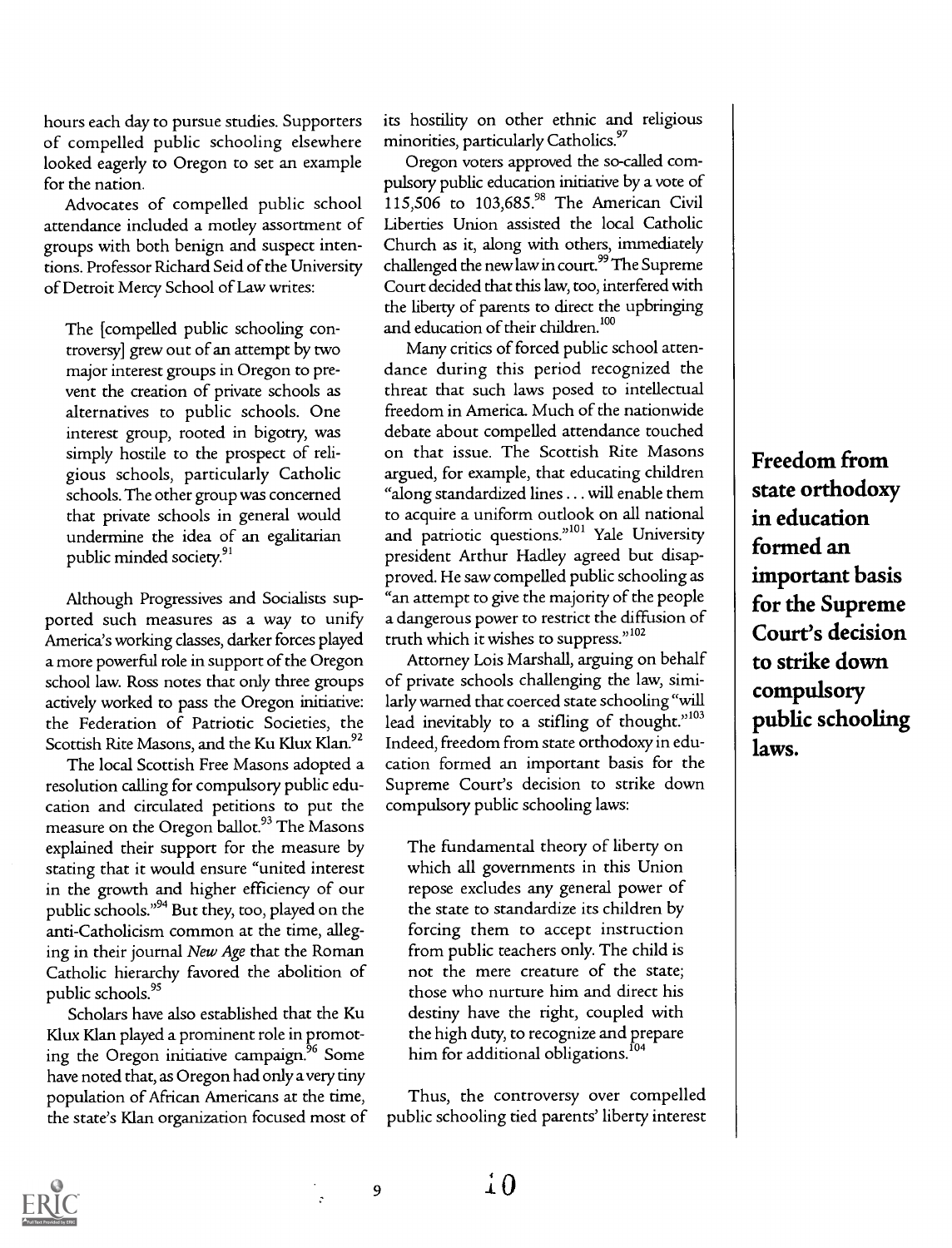in raising children explicitly to freedom of intellectual inquiry and freedom from official orthodoxy. Americans reaffirmed their right to think differently and recognized that educational freedom was critical to an intellectually diverse and tolerant society.<sup>105</sup>

#### The Conflict over Racial Segregation

The civil rights movement scored a critical victory for educational freedom in 1954 in Brown v. Board of Education. In that case, the Supreme Court held unanimously that states could not force children into separate schools based on their race.<sup>106</sup>

Unfortunately, the southern states responded with widespread passive resistance to the Supreme Court's mandate to integrate their schools. For example, some states created sham "choice programs," which in fact forced students into racially segregated schools under thinly veiled threats of violence against African-American families.<sup>107</sup> Too often, corrupt local police departments failed to provide those families with adequate protection, preventing them from obtaining superior educational opportunities for their children.<sup>108</sup>

Frustrated with southern recalcitrance, the Supreme Court empowered federal judges to order local officials to affirmatively integrate their public schools "with all deliberate speed."<sup>109</sup> Over the ensuing decade, inc school districts finally did integrate their schools, in many cases under the direct supervision of federal trial court judges committed to stamping out the vestiges of racially segregated education.

At the time, federally supervised integration strategies were necessary to overcome the racist refusal of state government officials to offer all students the equal protection of the law. Unfortunately, a side effect of federal supervision was the proliferation of race-conscious public school assignment programs that forced millions of children to ride buses to schools far from their own neighborhoods.<sup>110</sup>

Forced busing ultimately became detrimental to the cause of educational freedom in at least two ways. First, it increased the burden government education placed on family life by separating children from their parents for a greater number of hours each day hours that had no educational value to the children.<sup>111</sup> Second, busing programs made school choice appear infeasible to school district administrators, who feared that choice programs would allow too many students to opt out of the long commutes.

Ironically, busing eventually reduced integration, both in urban neighborhoods and in schools, because middle-class white parents left the cities for suburban school systems where their children could attend local schools. $^{112}$ 

## Educational Freedom, Religion, and Family Privacy

Though educational freedom has never since been as dramatically threatened as it was during and after World War I, the remainder of the 20th century brought continuing challenges to parental autonomy.

Public schools became more secularized, with mixed results. The trend was beneficial in some ways to religious minorities, including Jewish and Catholic students, because at least Protestant dogma was no longer taught. On the other hand, barred from teaching traditional religious values, public schools increasingly embraced nonreligious worldviews and causes.<sup>113</sup>

Many parents complain that public schools now affirmatively promote moral relativism and extreme forms of environmentalism that are as offensive to their values as any alternative religious instruction. Thus, special protection for the educational freedoms of religious minorities is still very important.

Also, rising divorce rates over the last half century have forced the judiciary to make intimate determinations about which adults are responsible for children under the law. While some discretion when awarding child custody is necessary, too much discretion empowers judges to make decisions based on a parent's personal religious, lifestyle, and educational preferences. Too much discretion with respect to parental rights empow-

Many parents complain that public schools now affirmatively promote moral relativism and extreme forms of environmentalism that are as offensive to their values as any alternative religious instruction.

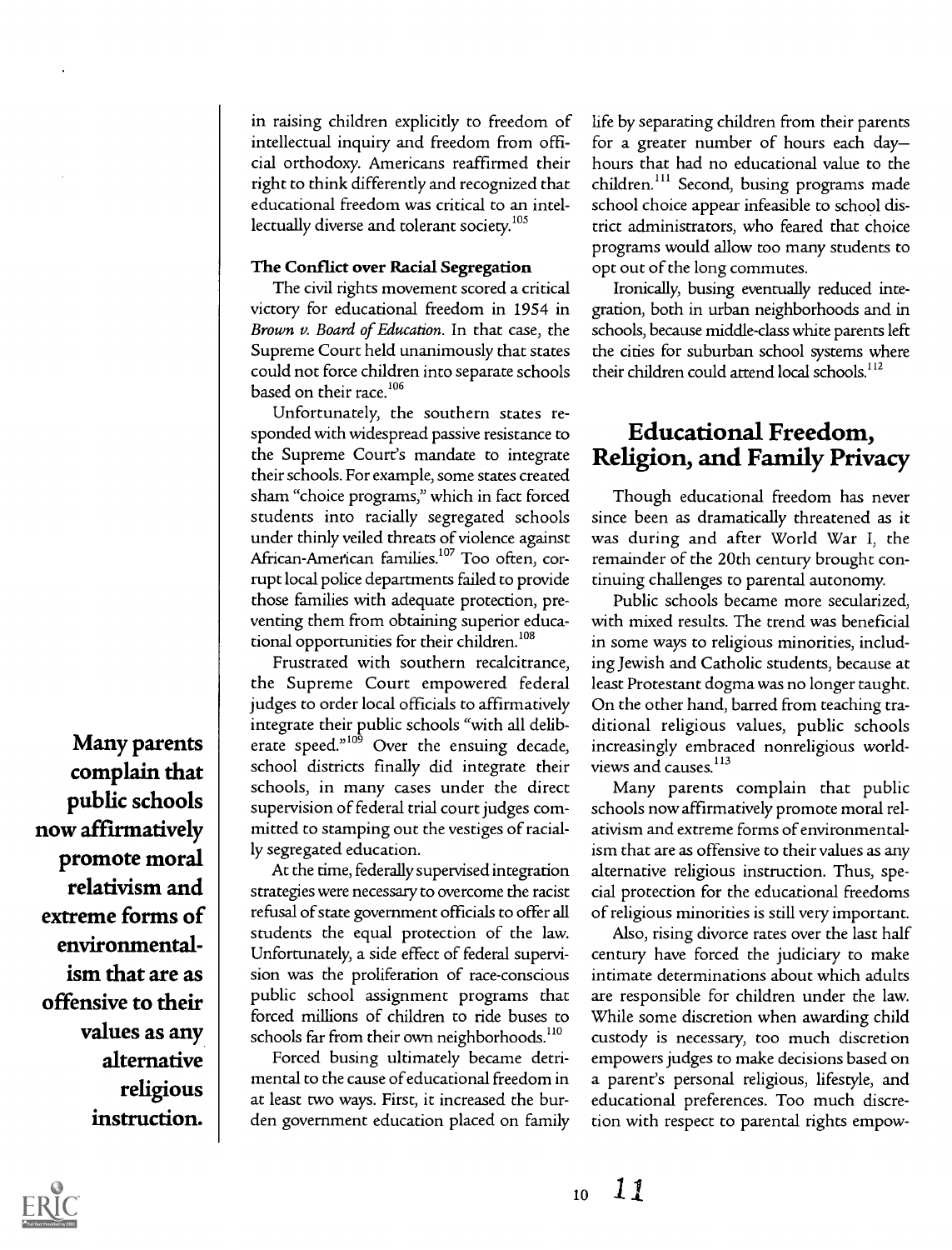ers judges to intrusively inspect and evaluate parents' beliefs and to threaten parents who deviate substantially from consensus views.

The public controversies of the latter 20th century illustrate that educational freedom is an inseparable part of a multifaceted conception of personal liberty-a conception that includes privacy, freedom of speech, religious freedom, and parental autonomy as well as educational choice.

#### Education and Religious Freedom

A conflict between Amish parents and state authorities concerning compulsory schooling laws in the 1960s was illustrative of the tension between the state inrerest in education and our highly valued freedom of conscience.

Throughout their lengthy history in the United States, Amish communities have deliberately insulated themselves from the outside world, believing that modern society is built on values that directly conflict with the Amish conception of a virtuous life. The Amish embrace virtue over intellectual accomplishment, wisdom over technical knowledge, and community spirit over competition.<sup>114</sup> They believe that the competition and complexity of the modern world endanger their salvation.

Although the Amish acknowledge the importance of basic reading, writing, and computational skills, they believe that high school level course work nurtures habits and values inimical to the simple nature of Amish life.<sup>115</sup> The Amish therefore disapprove of formal education beyond the eighth grade. Following the eighth grade, Amish children usually enter vocational training within their own communities to prepare for lives as farmers, craftsmen, or homemakers.

Parents Jonas Yoder, Wallace Miller, and Adin Yutzy were all members of traditional Amish religious communities in Green County, Wisconsin, in the late 1960s.<sup>116</sup> In accordance with Amish beliefs, they each removed an adolescent child from school after the child's successful completion of the eighth grade. $117$  The state of Wisconsin charged all three parents with violating a

state law requiring all children to attend school until the age of 16, and an important educational freedom case was born.

Attorneys for Yoder and the other parents argued that the state statute was unconstitutional as applied to the Amish, both because it violated their Pierce rights to make decisions about their children's education and because it violated their First Amendment right to free exercise of their religion. The U.S. Supreme Court agreed that Wisconsin's compulsory education law was unconstitutional as applied to the Amish, basing its decision on a combination of both the religious rights and the parental rights burdened by the law.<sup>118</sup>

Compulsory education laws such as Wisconsin's are usually constitutional as long as they allow parents to select nonpublic alternative schools. States may require parents to provide some sort of formal education through high school, and thus parental rights alone will not justify striking down those laws.<sup>119</sup>

However, Amish parents also have an important religious interest at stake: the right to raise a child in accordance with the dictates of an established faith community. Although neither the religious interest nor the parental interest alone might be enough to outweigh a state's interest in requiring universal high school education, those two important liberty interests worked in combination to render compulsory schooling laws unconstitutional as applied to the Amish. $^{120}$ 

The Yoder case was important to the cause of educational freedom primarily because it provided the Supreme Court an opportunity to reaffirm the educational freedom rights set out in Pierce and Meyer decades earlierrights thrown into significant doubt by the Court's retreat from economic liberty rights dating from the same era.

It is true that the Yoder Court failed to adequately describe the exact standard for success applied to an educational freedom claim standing alone, but Pierce and Meyer were also unclear on that point.<sup>121</sup> Yoder moved the law in the direction of freedom because it

Compulsory education laws such as Wisconsin's are usually constitutional as long as they allow parents to select nonpublic alternative schools.



11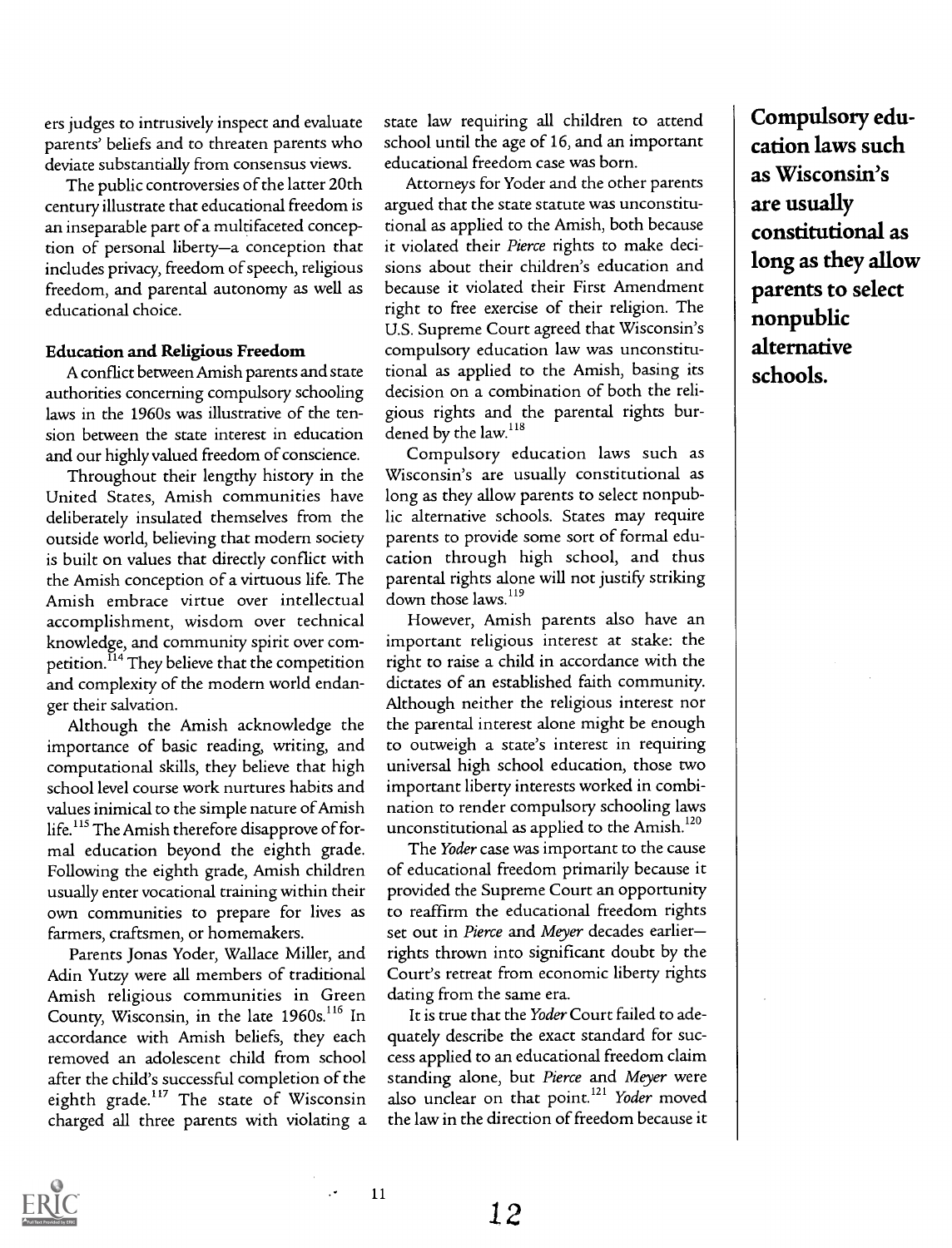did not retreat from Pierce but did establish that, where a religious interest is at stake, parental rights to educational freedom will extend further than they will in the absence of related religious considerations.<sup>122</sup>

#### Parental Privacy

As nontraditional families have become increasingly common in the United States, important new questions have been raised concerning parental rights. Liberal parentalists believe that parents, rather than the state, should make child-rearing and educational decisions. But who are the child's parents exactly, and under what circumstances must our legal system apportion parental rights among various individuals?

Troxel v. Granville, concerning a visitation dispute between a mother and her former boyfriend's parents, demonstrates the possibility for state interference in family life as a result of unclear parenting roles.<sup>123</sup>

The Troxel grandparents demanded visitation of their two granddaughters under Washington State's visitation statute after their deceased son's former companion married and chose to limit the girls' time with the Troxels to facilitate bonding with her new family.<sup>124</sup> The trial court granted visitation rights to the grandparents, but the Supreme Court decided that the grant of visitation had violated Ms. Granville's fundamental right to direct the upbringing of her children.<sup>125</sup> Any judicial decision about visitation must take into account the judgment of a custodial parent, rather than simply substitute a judge's opinion for a parent's opinion.<sup>126</sup>

Troxel is not a case about education. Yet it was an important educational freedom case for two reasons. First, Troxel clarified beyond any doubt that the parental rights recognized in Meyer and Pierce-including the right to direct the education of children-are "fundamental rights" under federal constitutional law.<sup>127</sup> That means that they are entitled to a particularly high degree of judicial protection.

Troxel is also important to educational freedom because it embraces the tradition of liberal parentalism as a basic judicial philosophy regarding family life. That is, it empowers custodial guardians to make child-rearing decisions by restricting judges' discretion to make lifestyle decisions for children in the course of domestic disputes. For example, if a parent decides to send a child to a Montessori or parochial school, courts must defer to that parental decision under Troxel.

## Recent Victories for Educational Freedom

Government control of schooling was ascendant for most of the 20th century, but the pendulum has recently begun to swing the other way, away from state control and back toward parental control of education.<sup>128</sup> Educational freedom has become more popular with both courts and policymakers.

#### The Supreme Court Upholds School Choice

Supporters of educational freedom often wish to empower parents through school choice programs. The constitutionality of school choice programs, however, was only recently established in a Supreme Court case, Zelman v. Simmons-Harris.

Opponents of school choice including the National Education Association, the American Federation of Teachers, and Americans United for Separation of Church and State filed the Zelman case to challenge an Ohio law authorizing a school choice program in Cleveland. They claimed among other things that the Cleveland school choice program violated the Establishment Clause of the First Amendment to the U.S. Constitution. The First Amendment states, in relevant part, "Congress shall make no law respecting an establishment of religion, nor prohibiting the free exercise thereof."

The Supreme Court upheld the Cleveland program in a five-to-four vote.<sup>129</sup> Looking back through decades of rulings, the Court separated its Establishment Clause cases into two categories. In the first category were programs that directly aided religious organizations or subsidized religious activities,

Govermnent control of schooling was ascendant for most of the 20th century, but the pendulum has recently begun to swing the other way.

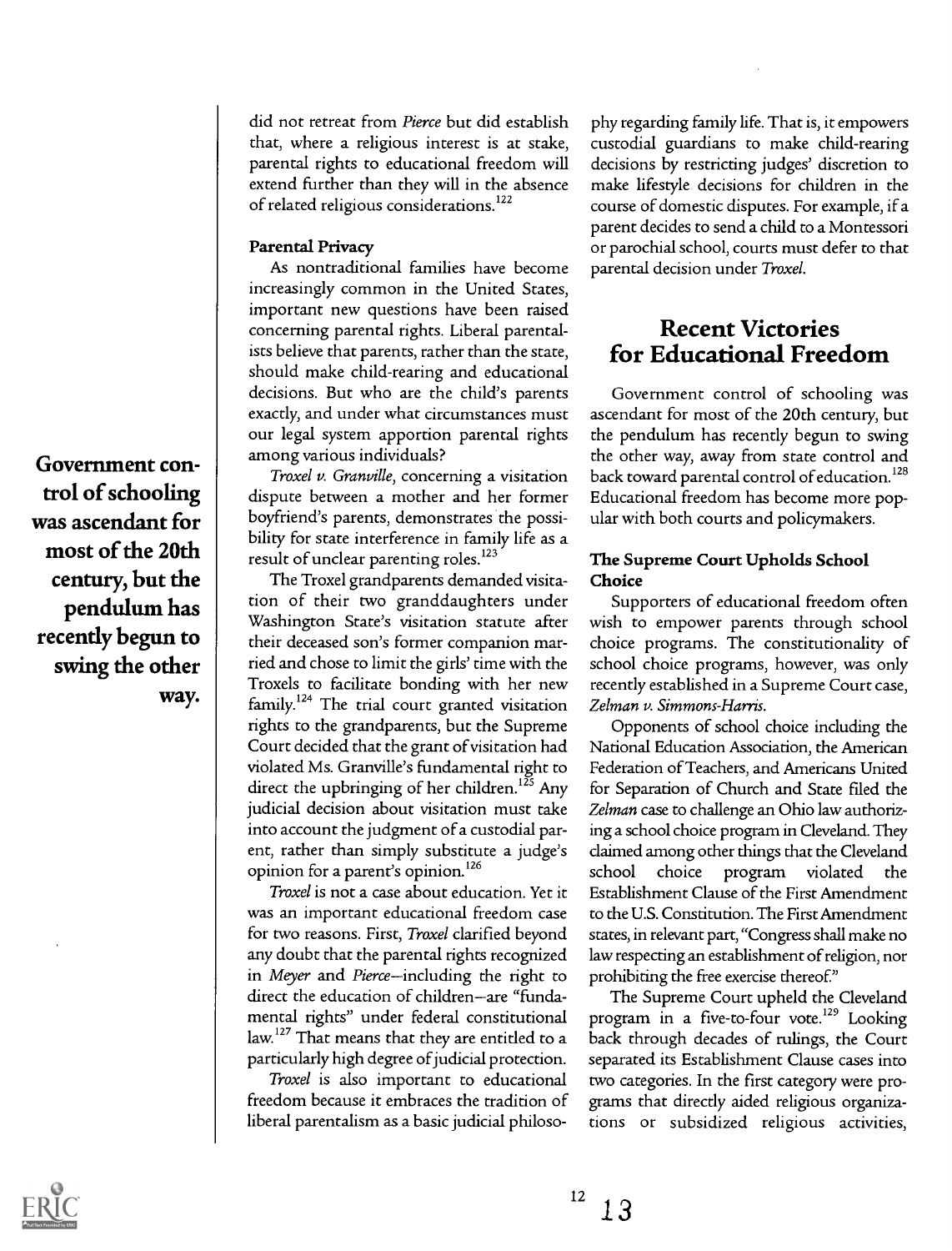whether on a neutral or on a discriminatory basis. In the second category fell programs that offered aid directly to individuals, who then made private choices about where to use the aid. The Court held that, while the former category of programs should be carefully scrutinized for evidence of church-state entanglement, the latter category of programs was constitutional so long as they met a few clear guidelines demonstrating that they are indeed programs of "true private choice."

The Supreme Court evaluated the Cleveland program using its traditional "Lemon test" for deciding church-state separation questions. First developed in Lemon v. Kurtzman'3° and later modified in Agostini v. Felton,<sup>131</sup> the Lemon test asks two things:  $(1)$ does the challenged program lack a secular government  $p$ urpose, and  $(2)$  is its primary effect to advance or inhibit religion? $132$  If the answer to either of those questions is yes, then the challenged program is considered unconstitutional.

The Supreme Court reiterated that, to demonstrate a secular public purpose, any "true private choice" program must be motivated by some legitimate goal, such as improving education, that has nothing to do with religion. In order to demonstrate that promoting religion is not nonetheless a program's "primary effect," the Supreme Court explained that a school choice program must offer only indirect aid to religious schools, that the benefits of the program must be made available to a broad class of beneficiaries, that the program must not be set up in a way that favors religious options over secular options, and that states must ensure that parents have adequate nonreligious educational options.<sup>133</sup>

The Court upheld the Cleveland school choice program in Zelman.<sup>134</sup> But more important, the Court established a clear set of rules for school choice, encouraging state lawmakers to establish new programs around the country.

#### New Choice Programs across the Nation

Several states and cities around the country have enacted either voucher or tax credit

programs in recent years. Milwaukee's Parental Choice Program, established in 1990 and expanded in 1995, distributes vouchers to more than 10,000 students with family incomes at or below 175 percent of the poverty line.135 Similarly, the Cleveland Scholarship and Tutoring Program gave more than 4,500 low-income students vouchers of up to \$2,250 for the 2002-03 school year. $136$  Two random assignment studies of the Milwaukee voucher program found score improvements among voucher recipients.137 Also, economist Caroline Minter-Hoxby found that Milwaukee's public schools experienced dramatic increases in productivity, especially the schools that faced the most competition.<sup>138</sup>

Florida, the state most notable for choice initiatives, has two voucher programs: McKay scholarships for students with disabilities and Opportunity Scholarships for students attending failing schools (those that received an F on the state report card twice within four years). Nearly 10 thousand special education students in Florida now receive McKay program vouchers, the dollar amount of which depends on the funds spent on the student in his or her assigned public school.<sup>139</sup> The amount of an Opportunity Program scholarship also depends on public school spending for a given student. Of the approximately 9,000 students eligible for Opportunity Program scholarships during the 2002-03 school year, 702 chose to attend private schools. (Another 909 students chose to attend other public schools.)<sup>140</sup> Researcher Jay Greene found that schools in danger oflosing students as a result of this program achieved standardized test score gains more than twice as large as those made by other public schools.<sup>141</sup>

Florida and Pennsylvania have enacted corporate tax credit laws to increase educational options. A corporate tax credit allows corporations to take credits against their tax liability for amounts they donate to scholarship organizations. The organizations then distribute the funds to children in the form of scholarships to private schools their par-

Florida has two voucher programs: McKay scholarships for students with disabilities and **Opportunity** Scholarships for students attending failing schools.

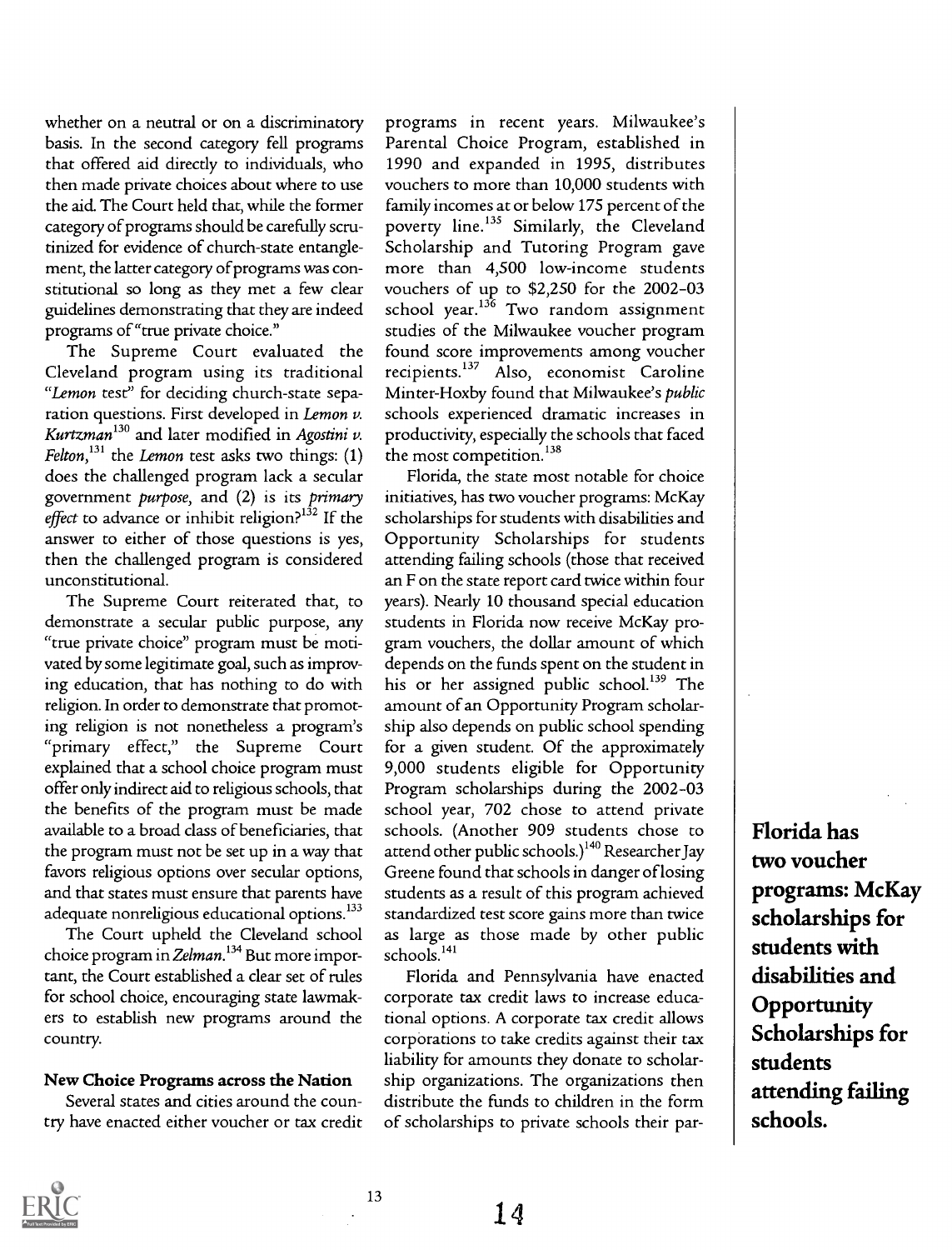Last summer's historic Zelman decision has inspired lawmakers in several states to propose new voucher and tax credit programs.

ents choose for them. In Florida this year, about 15,000 low-income students received scholarships worth \$3,500; about 40,000 more applicants were turned away.<sup>142</sup> Pennsylvania's less generous program allows corporations to credit 75 percent of their donation, up to  $$100,000$ .<sup>143</sup> In Arizona, taxpayers may receive a dollar-for-dollar tax credit of up to \$500 (\$625 for married couples) for donations to state-approved scholarship organizations. The program has grown rapidly; in 2002, 31 nonprofit scholarship organizations distributed more than 15,000 scholarships (80 percent of which were given on the basis of financial need).<sup>144</sup>

Last summer's historic Zelman decision has inspired lawmakers in several states to propose new voucher and tax credit programs. By December 2002, more than 40 voucher, tax credit, or charter school proposals had been introduced in state legislatures.<sup>145</sup> This year school choice bills have been introduced in several states and in Washington, D.C., for which Congress will likely enact some sort of voucher program. Colorado is the only state to have enacted new choice legislation so far, however. There, low-income students who have failed the statewide exam and live in 11 "failing" districts may receive vouchers worth 75 percent of their local schools' operating costs (85 percent in high school). Initially the program will be limited to 1 percent of a participating district's enrollment; 6 percent will be eligible in 2007.<sup>146</sup>

#### Less Discrimination against Religious Schools

America's early history of using the public school monopoly to discourage non-Protestant education and the subsequent struggles of religious minorities such as the Amish illustrate that educational freedom is often closely tied to freedom of conscience. On the heels of the Supreme Court's decision in Zelman, the Ninth Circuit decided in Davey v. Locke that states may not discriminate against religion when they administer programs designed to foster educational opportunities.<sup>147</sup>

Joshua Davey was a high school graduate in the state of Washington in 1999. He was awarded a Promise Scholarship by the state on the basis of his outstanding academic performance and his family's moderate income.<sup>148</sup> Davey matriculated at Northwest College that fall, where he declared a double major in business administration and pastoral ministries.<sup>149</sup>

However, the state of Washington rescinded his scholarship when it was discovered that he was majoring in pastoral studies. Washington's policy of excluding theology majors from the scholarship program was based on the state's constitution, which provides, "No public money or property shall be appropriated for or applied to any religious worship, exercise or instruction, or the support of any religious establishment."<sup>150</sup>

The Ninth Circuit, citing Zelman, held that Washington had violated the rule of neutrality toward religion when it excluded theology students from its scholarship program.<sup>151</sup> The Court also found that Washington's interest in administering a program consistent with its own, different state constitutional rule was not sufficiently compelling to justify state discrimination on the basis of religion and struck down the state's exclusionary policy.<sup>152</sup>

Davey stands for the proposition that a state that offers a choice-based aid program, such as a scholarship or voucher, can't restrict the recipient's choices on the basis of religion. The Supreme Court has decided to review the Davey decision during its 2003-04 term.<sup>153</sup> If Davey is upheld, it will help to ensure that families participating in choice programs will have a wide array of religious and nonreligious choices available to them.

## Educational Freedom for Families Today

While recent victories for educational freedom are encouraging, they are only a beginning. Although school choice is legal, it is not widespread, and opponents of educational freedom are threatening to smother existing

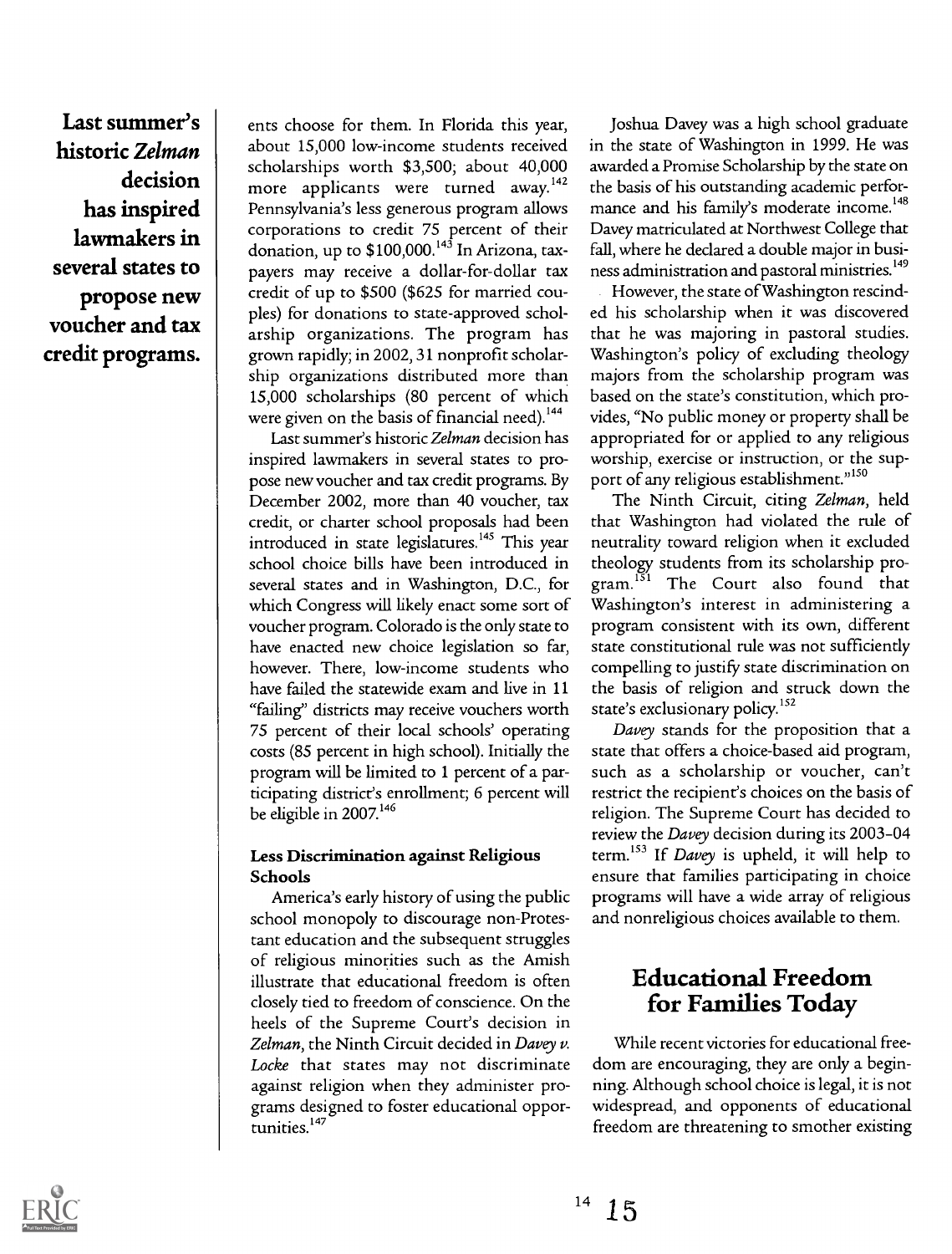private schools in a morass of new regulations designed to dictate everything from curriculum to staffing.

Advocates of educational freedom must not lose the public policy war while focusing on legal battles. After all, the courts can only establish a minimum level of educational freedom. They do not require maximum freedom. Nor should supporters of educational freedom be satisfied with incremental gains that benefit only a few families and may be easily lost. The suggestions that follow would ensure that a public policy based on educational freedom provides real benefits to families who are harmed by current policies.

#### Elimination of Blaine Amendments

The rules for school choice under the federal Constitution are now fairly clear, even permissive, but many state lawmakers still face uncertainty about whether choice programs will be upheld under their state constitutions. The most common constitutional barrier to choice is the Blaine Amendment. Adopted during the rising tide of anti-immigrant sentiment in the 19th and early 20th centuries, Blaine Amendments are provisions that explicitly prohibit states from funding sectarian education, directly or indirectly.<sup>154</sup>

It is critical to educational freedom that those amendments be eliminated, because, for lawmakers, they create a dual roadblock to education reform. Because they prohibit states from adopting school choice programs that include religious schools, $155$  would-be school reformers in states with restrictive Blaine Amendments are unable to enact any form of school choice at all.<sup>156</sup> Excluding religious schools from a generally applicable school choice program in order to comply with a state constitutional provision would violate the federal Constitution.<sup>157</sup>

To break down these remaining constitutional barriers, organizations that favor school choice are launching legal attacks against the Blaine Amendments themselves. The Institute for Justice has intervened on behalf of parents in a dispute over the legality of Florida's Opportunity Scholarship Program, contending that Florida's Blaine Amendment itself violates the federal Constitution.<sup>158</sup> The Becket Fund for Religious Liberty has also recently filed a challenge to South Dakota's Blaine Amendment.'59

#### Choices for All Families

Supporters of school choice reforms often point out that most families already choose their schools. They do so either by choosing to move to a neighborhood with a public school they like or by "paying twice" to send their child to an alternative private school using after-tax dollars.

For those parents, a majority, the public school monopoly is more of a financial burden than a direct impingement on their civil liberties. School choice programs would benefit this group by making educational alternatives truly cost competitive, thereby increasing competition and improving overall school quality. Moreover, it is unjust to Financially penalize parents who choose alternative educational settings for their children, and choice programs will eliminate that injustice.

Far more important, however, is the introduction of school choice for families who, because they have low incomes, currently have no real choice at all. For those families, school choice is a pressing issue of personal liberty.

Compulsory schooling laws, present in every American state, bind low-income families just as they bind all others. But unlike other parents, low-income parents lack funds to move to a more expensive neighborhood or send a child to an alternative private school. They also often lack sufficient time, educational attainment, and fmancial resources to homeschool their children, even in states where homeschooling laws are relatively liberal.

As a result, low-income parents may be presented by the state with a terrible Hobson's choice. They must either send their children daily to a single local government school, no matter how violent, ineffective, or religiously offensive, or be arrested for a violation of state law. Critics of school choice pro-

Many state lawmakers still face uncertainty about whether choice programs will be upheld under their state constitutions.

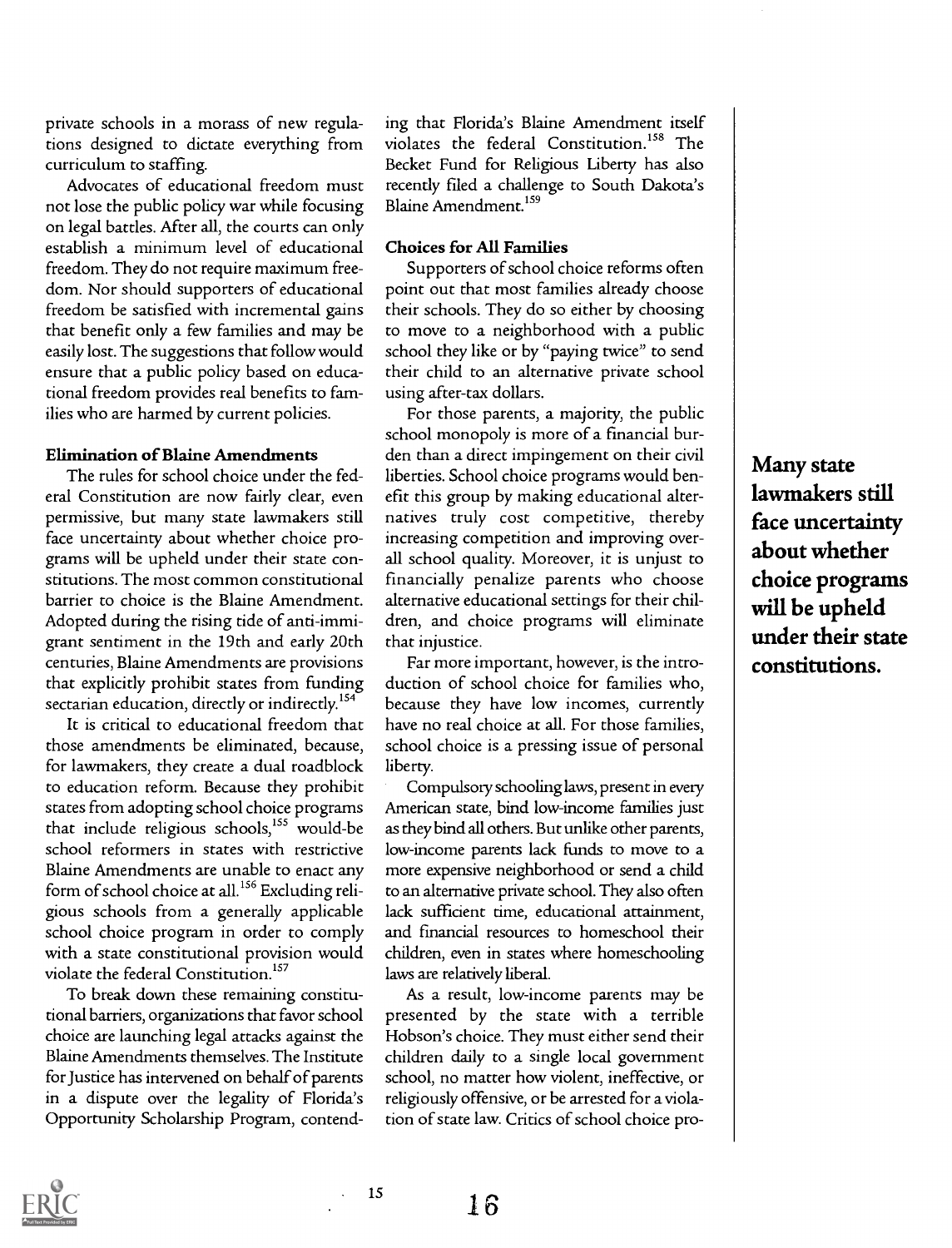grams who label them mere "financial subsidies" or welfare programs fail to appreciate the lack of legal alternatives to local public schools for many low-income families.<sup>160</sup>

The result-forced attendance at a government school under threat of arrest-is the antipode to America's tradition of educational freedom.<sup>161</sup> Advocates of educational freedom should view remediation of this injustice as their most critical mission. Choice programs should be universal, but they are most important for needy families.

#### Freedom for Private Schools

Zelman has encouraged state lawmakers to expand educational freedom for families through school choice programs, but another recent trend is endangering that freedom. Lawmakers appear increasingly interested in regulating private schools. But regulation of private school curricula, academic standards, or specialization threatens educational freedom by eliminating options desired by many parents. In the absence of a compelling state justification, supporters of educational freedom should oppose regulations that limit parents' choices.

Sometimes the new regulations are tied to school choice proposals and seek to make private schools "accountable," that is, force them to generate and disclose the same statistics public schools do. In Colorado the first voucher program enacted since Zelman requires participating schools to administer state tests to voucher students.<sup>162</sup> Gov. Mike Foster of Louisiana, a vocal supporter of vouchers, has insisted that any program must require schools accepting voucher students to administer to all of their students the state's own standardized test and the national standardized exam used by the state. He advocated combining the resulting scores with attendance and dropout rates to give the private schools "performance scores" similar to those used to grade public schools.<sup>163</sup>

Private schools have always had to satisfy individual parents that they are effective. But the new trend of state regulation and evaluation will have the effect of dictating what high quality is to both parents and schools. By specifying what is and is not important for children to learn, state regulations threaten to homogenize private schools, eliminating the very variety that allows them to cater to the preferences of the families they serve.

Many private schools already administer widely recognized standardized tests, such as the Stanford 9 or the Iowa Test of Basic Skills, as one means of demonstrating their quality to parents. Because the individual private school chooses the test it will administer, the test reflects that school's curriculum and learning philosophy. In Florida, where some legislators thought that schools participating in choice programs should be forced to administer Florida's state standardized test, others pointed out that 95 percent of private schools surveyed already administered some commercially designed standardized test.<sup>164</sup> Florida lawmakers wisely decided not to require participating schools to give the state's public school exam.

Supporters of increased regulation of private schools argue that private schools, like public schools, should submit to evaluations by school boards or other government officials. For example, the Colorado school choice law requires state evaluation of participating schools. School districts participating in the Colorado program must provide the state with regular reports conforming to state-sanctioned measures of student achievement.<sup>165</sup> Supporters justify those and other regulations as "accountability measures" that level the playing field by making private schools "comply with the same standards" that public schools must.

That "accountability" rhetoric, when applied to private schools, represents an antichoice political response to the No Child Left Behind Act,166 which demands that public schools collect and report student achievement data to federal officials in return for federal funds.<sup>167</sup> The teachers' unions have seized upon this argument as part of their tactical response to Zelman; they plan to use the rhetoric of accountability as a weapon against choice programs by demanding bur-

Lawmakers appear increasingly interested in regulating private schools.

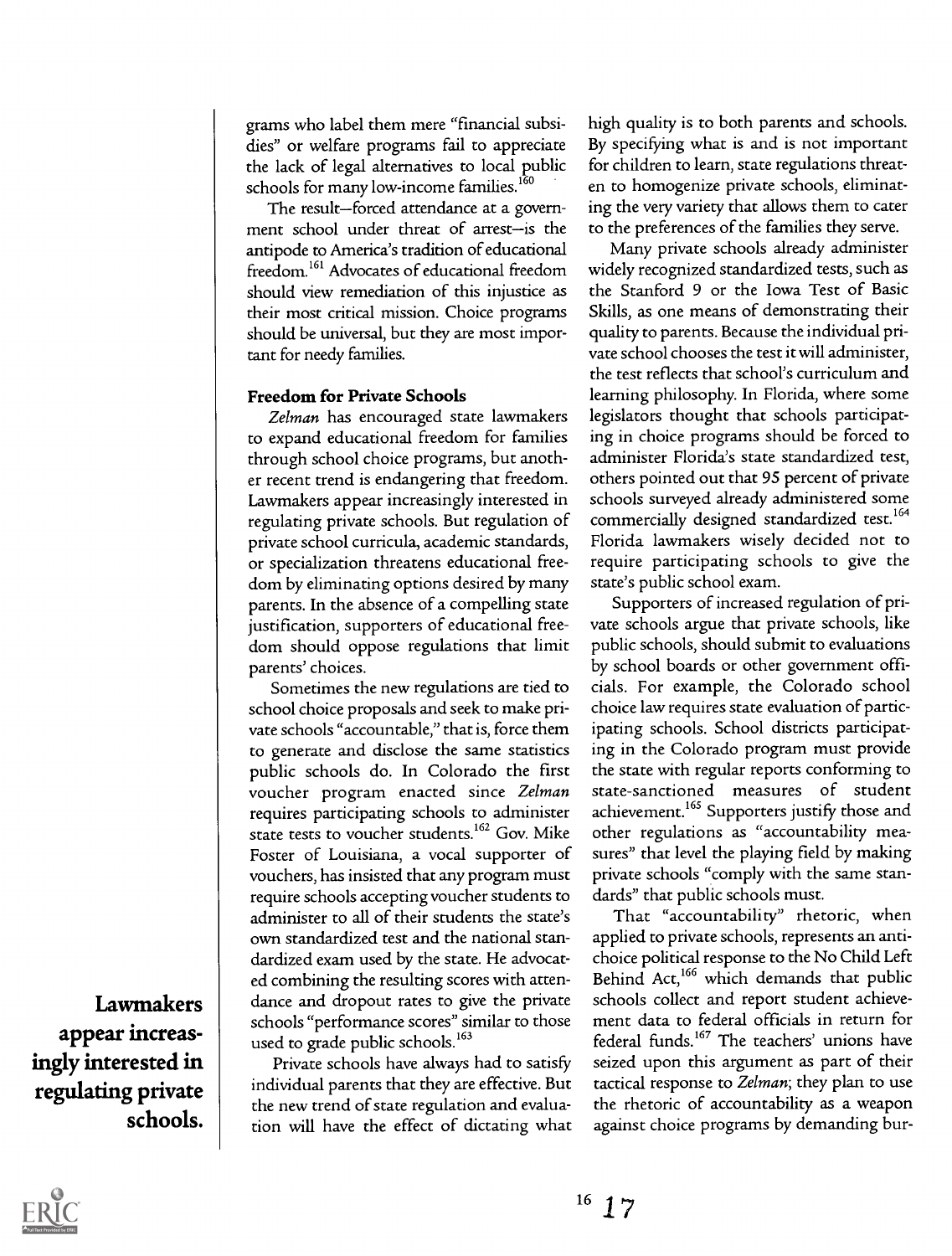densome regulations designed to stifle private school participation.<sup>168</sup>

For example, AFT president Sandra Feldman has promised to "work with local, state, and national policymakers to ensure that private schools that receive public funds are held accountable, just like public schools are."<sup>169</sup> Of course, few of those activists would support the converse proposition that public schools should be subject to the same accountability standard private schools are: satisfy parents or lose students and their education dollars.

In addition to mandating testing, Colorado's pilot voucher program directs the admissions policy of participating nonpublic schools.<sup>170</sup> For example, schools may not consider disability of an applicant even if the school is ill equipped to serve the disabled child.'7' Religious institutions may not consider the applicant's religion, although part of their appeal may be a committed religious community.172 Participating Colorado schools must also accept applicants "on the basis of the order in which their applications are received."<sup>173</sup> Similarly, the Education Freedom Program measure now under consideration by Texas lawmakers requires schools to fill their available positions by a "random selection process."174 Such rules will discourage private schools that wish to educate specific groups of students (disabled ones, for example) from accepting voucher students, lest they be forced to admit applicants they cannot serve.

Provisions that prevent sectarian schools from considering religion in admissions may be found unconstitutional if challenged, because a voucher program may neither advance nor inhibit religion.<sup>175</sup> Regulations that interfere with a school's religious mission do just that. For example, parochial schools in Milwaukee must select voucher students by lottery and may not require a student to participate in religious activities.<sup>176</sup> One scholar argues that enforcement of this "opt-out" provision would "generate precisely the sort of entanglement that offends the court's Establishment Clause holdings."177 In other words, regulating sectarian schools inhibits

religion, thus creating an excessive entanglement in violation of the Establishment Clause.

In any event, many if not most religious schools will refuse to participate in voucher programs that compromise their religious missions. According to a 1998 Department of Education survey, 86 percent of religious schools said they would not participate in a transfer program if students could obtain exemptions from religious instruction or activities.'78 The same survey found that only one-third to one-half of private schools would accept transfer students if they were randomly assigned or required to participate in state assessments. Even fewer (15 to 31 percent) said they would participate if they were required to accommodate all students with special needs. Regulations thus threaten to significantly limit the options that choice programs can offer parents.

Artificial tuition caps may also narrow the pool of private schools willing to participate in choice programs. The Texas proposal, for example, prevents parents from paying tuition in addition to the child's scholarship.<sup>179</sup> That provision immediately puts schools that charge higher tuition out of reach (unless more scholarship money is available). But it will also make all private schools wary of accepting voucher students, because they will have to rely on the legislature to raise the voucher amount in case of inflation or other changes. If lawmakers fail to do so, schools may be unable to continue their participation in the program. Moreover, small tuition payments by low-income families have been shown to increase parental involvement in a student's schooling and improve academic outcomes.<sup>180</sup>

Advocates of educational freedom should vigilantly oppose standardization of alternative schools through rules governing curricula, standards, and specialization. If they do not, educational freedom may fall victim to a state-run educational system far less obvious than the present public school monopoly.

#### Freedom for Homeschooling Families

Homeschooling, legal in all 50 states only

Many if not most religious schools will refuse to participate in voucher programs that compromise their religious missions.

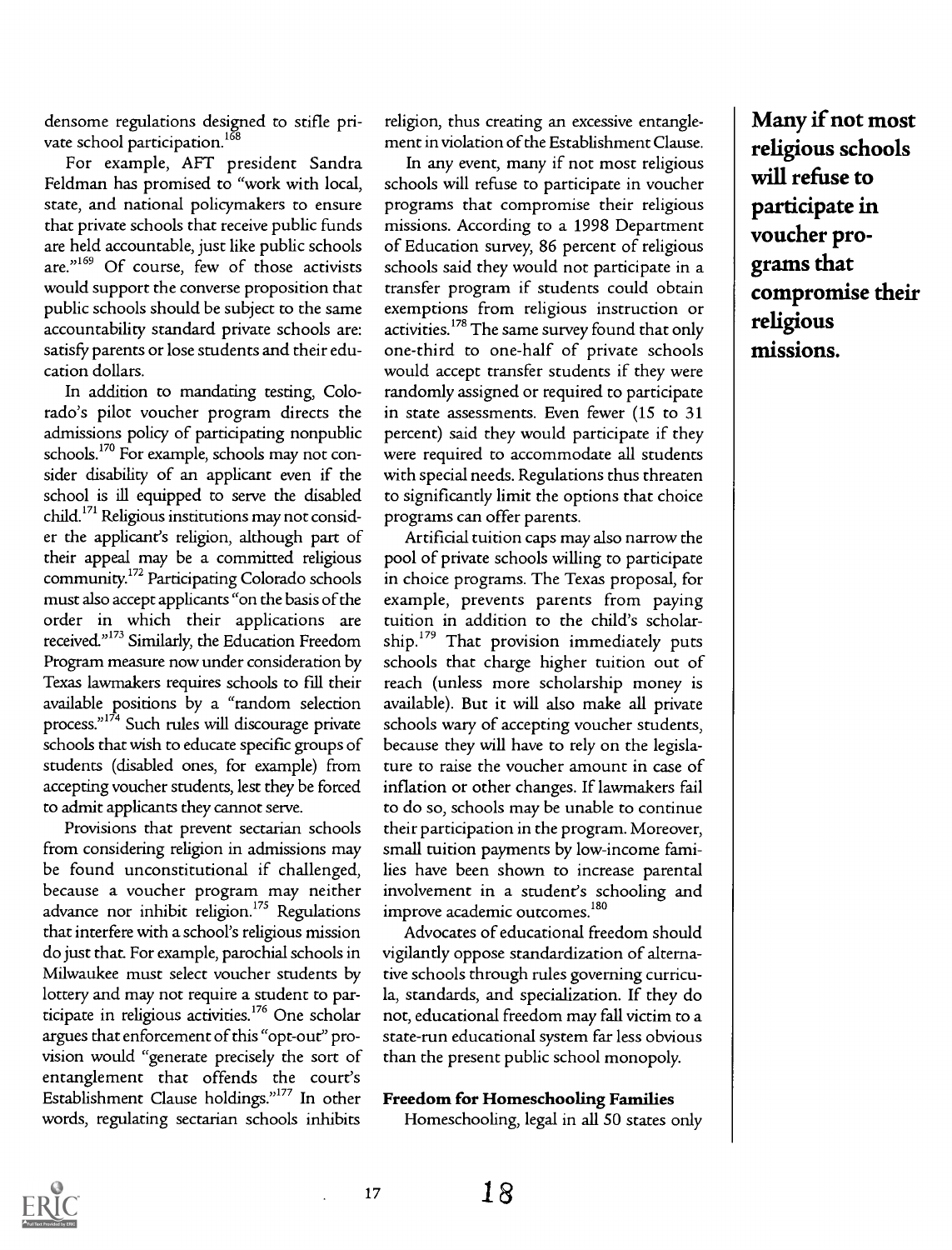Advocates of  $\parallel$  ment, paref educational freedom for families must guard against regulations that seek to homogenize or eliminate parents' new choices one by one.

during the last decade, has grown rapidly in recent years. <sup>181</sup> Despite a range of burdensome state regulations, conflicts between homeschooling parents and administrators have been infrequent; in many cases states have simply not enforced their own laws. But conflict will likely increase as homeschooling spreads, since districts often receive federal and state funds based on attendance numbers.

California is one notable example. Its laws make it among the most difficult states in which to homeschool children-students must learn from a credentialed tutor, a stateapproved charter school, or a home study program supervised by a public school district.<sup>182</sup> To circumvent the credential requirement, parents declare their homes private Last summer the state's Department of Education took steps to block that practice, warning homeschooling parents that they needed teaching credentials or a public school affiliation. In a memo to administrators outlining the new filing process for private schools, Deputy Superintendent Joanne Mendoza wrote that home schooling "is not an authorized exemption from mandatory public-school attendance."<sup>184</sup> The department recently retreated, however, when the new superintendent of public instruction announced that the state would no longer consider every homeschooled child a truant.<sup>185</sup>

Homeschooling regulations vary greatly from state to state but commonly include curriculum content or testing requirements. In some places parents are required to register with their local school district. A few states require parents to qualify as teachers.<sup>186</sup> Compulsory attendance laws help officials to enforce those restrictions, allowing authorities to threaten homeschool parents with truancy prosecution. In one recent instance in Illinois, a regional superintendent sent police to the homes of homeschool families to demand that parents appear in court to demonstrate their compliance with the law.<sup>187</sup> Because the laws governing homeschooling are so often ignored, such incidents occur unpredictably.

It's important to the future of educational freedom in the United States that its advocates resist efforts to eliminate homeschooling through teacher certification requirements or other impossibly burdensome regulations. If assaults on homeschooling such as that mounted by California spread to other states, parents may lose what in some cases will be their only viable alternative to the monopoly public system.

## Conclusion

Opponents of educational freedom often cite America's tradition of state-controlled schooling in an effort to show that parental control over education is a new, perhaps un-American concept. But those critics are wrong. America boasts a long, robust history of valuing and protecting educational freedom. That tradition is grounded in liberal parentalism, a philosophy that limits state involvement in intimate details of family life to benefit children and also to preserve social tolerance and limited government.

Although in many respects the statist experiment in education appears to be on the decline, advocates of educational freedom for families must guard against regulations that seek to homogenize or eliminate parents' new choices one by one. Instead, by working to empower parents with more choices and to afford schools more autonomy, those advocates may hope for a day when all families can fully enjoy the benefits of educational freedom.

## Notes

1. See Charles Leslie Glenn Jr., The Myth of the Common School (Amherst: University of Massachusetts Press, 1988), pp. 10-12.

2. See National Center for Education Statistics, Digest of Education Statistics 2001 (Washington: U.S. Department of Education, 2002), Table 2.

3. See generally Stephen Gilles, "Liberal Parentalism and Children's Educational Rights," Capital University Law Review 26 (1997).

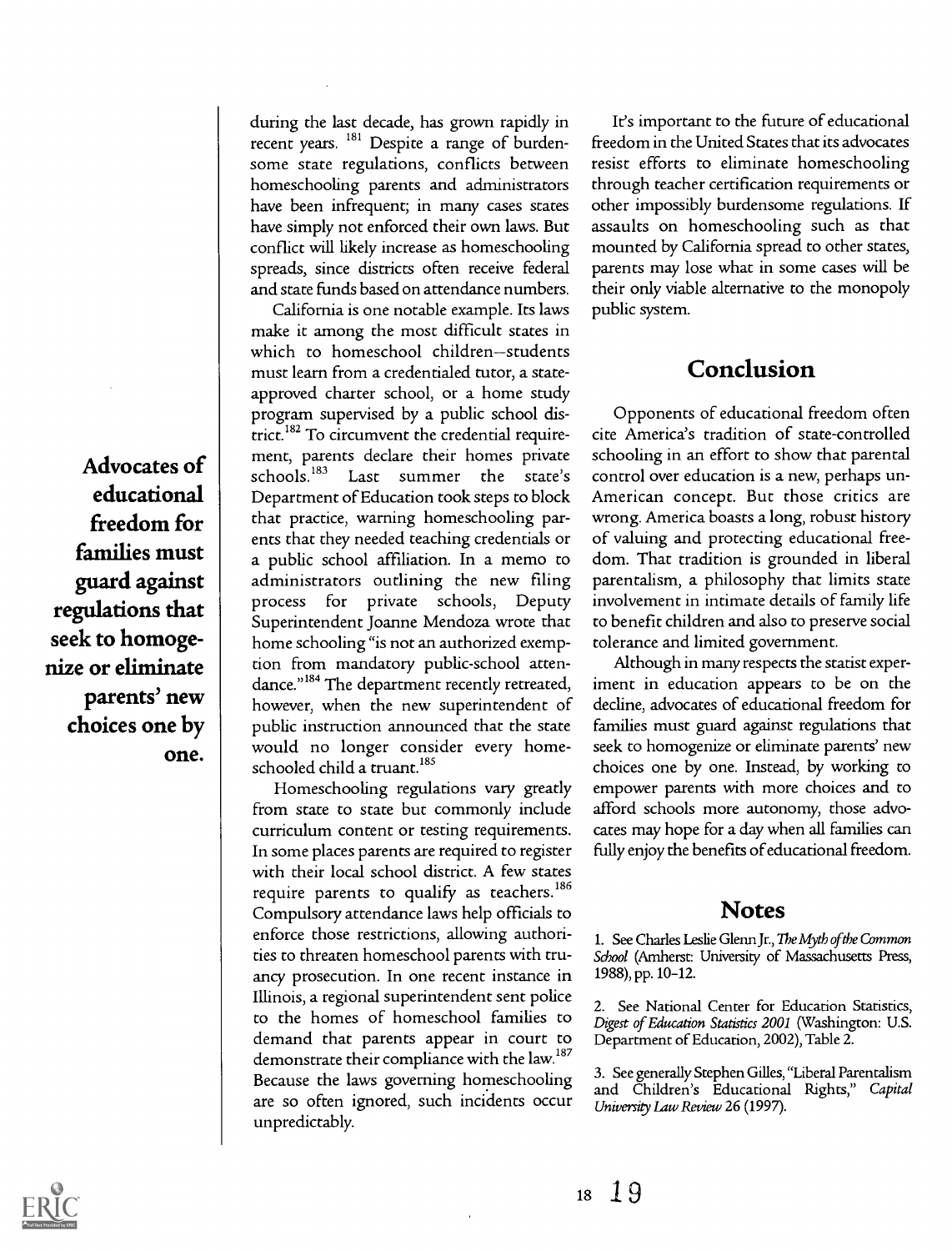4. See, for example, Barbara Bennett Woodhouse, "Who Owns the Child?': M'eyer and Pierce and the Child as Property," William and Mary Law Review 33 (1992).

5. Pierce v. Society of Sisters, 268 U.S. 510, 535 (1925).

6. For a description of education options available during these periods, see Andrew J. Coulson, Market Education (New Brunswick, NJ: Transaction, 1999), pp. 73-75.

7. Carl F. Kaestle, Pillars of the Republic: Common Schools and American Society, 1780-1860 (New York: Hill and Wang, 1983), p. 13.

8. Ibid., p. 15.

9. "Since the teachers were often billeted in rotation in students' homes, they were a captive audience for parents' questions, criticisms, and praises." Coulson, Market Education, p. 74. See also Kaestle, p. 22.

10. Coulson, Market Education, p. 74

11. Kaestle, p. 30.

12. R. F. Seybolt, Source Studies in American Colonial Education (Urbana, IL: Arno, 1925), in Readings in Public Education in the United States, ed. Ellwood P. Cubberley (Westport, CT: Greenwood, 1970), pp. 89-90.

13. "Yet in England there was an extended, passionate debate over the wisdom of educating the poor, and in the United States there was virtually no debate. The advocacy of mass schooling for social stability . . . was the mainstream reform view in America during these years and was virtually unopposed." Kaestle, p. 33.

14. The Lancasterian system used student monitors to instruct small groups of younger children, allowing a single schoolmaster to run a school with hundreds of children.

15. Kaestle, p. 41.

16. Ibid, p. 43.

17. Coulson, Market Education, p. 75.

18. Charity organizations "favored literacy and moral instruction as tools for combating the problems of crime and vice. Parents were often seen as adversaries in this context, for the reformers tended to equate poverty with apathy and immorality, and wished to isolate children from the presumed harmful influences of their families." Ibid.

19. Anne M. Boylan, Sunday School: The Formation of an American Institution, 1790-1880 (New Haven, CT: Yale University Press, 1988), pp. 24, 33.

20. Ibid., p. 24.

21. Ibid., p. 58.

22. "The 'Sabbath-school' constituted an important factor in Negro education . . . the institution permitted its workers to teach them reading and writing when they were not allowed to study such in other institutions." Carter G. Woodson, The Education of the Negro prior to 1861 (New York: Arno and New York Times, 1968), p. 124.

23. Boylan, p. 23. The percentage is based on membership in the New York Sunday-School Union Society.

24. Ibid., pp. 23, 28.

25. Ibid., p. 28.

26. Coulson, Market Education, p. 75.

27. Woodson, pp. 127, 150.

28. Boylan, pp. 25-28. Because these schools' work went unreported, their influence is unclear. According to Woodson, Sabbath-school "began as an establishment in the white churches, then moved to the colored chapels, where white persons assisted as teachers, and finally became an organization composed entirely of Negroes." Woodson, pp. 124-25.

29. Boylan, p. 26.

30. "The concentration of the colored population in cities and towns where they had better educational advantages tended to make colored city school selfsupporting. There developed a class of self-educating Negroes who were able to provide for their own enlightenment." Woodson, pp. 128-41.

31. Woodson describes an American Union for the Relief and Improvement of Colored People representative's 1835 visit to Baltimore, when "he was informed that the education of the Negroes of that city was fairly well provided for." Woodson, p. 142.

32. Ibid., pp. 122, 128.

33. Ibid., p. 149.

34. James Oliver Horton and Lois E. Horton, Black Bostonians (New York: Holmes & Meier, 1979), p. 70. Primus Hall was the son of Prince Hall, legendary black Boston activist and founder of the African Masonic Lodge no. 459 in Boston in 1787. Ibid., pp. 29-30.

35. Coulson, Market Education, pp. 76-77.

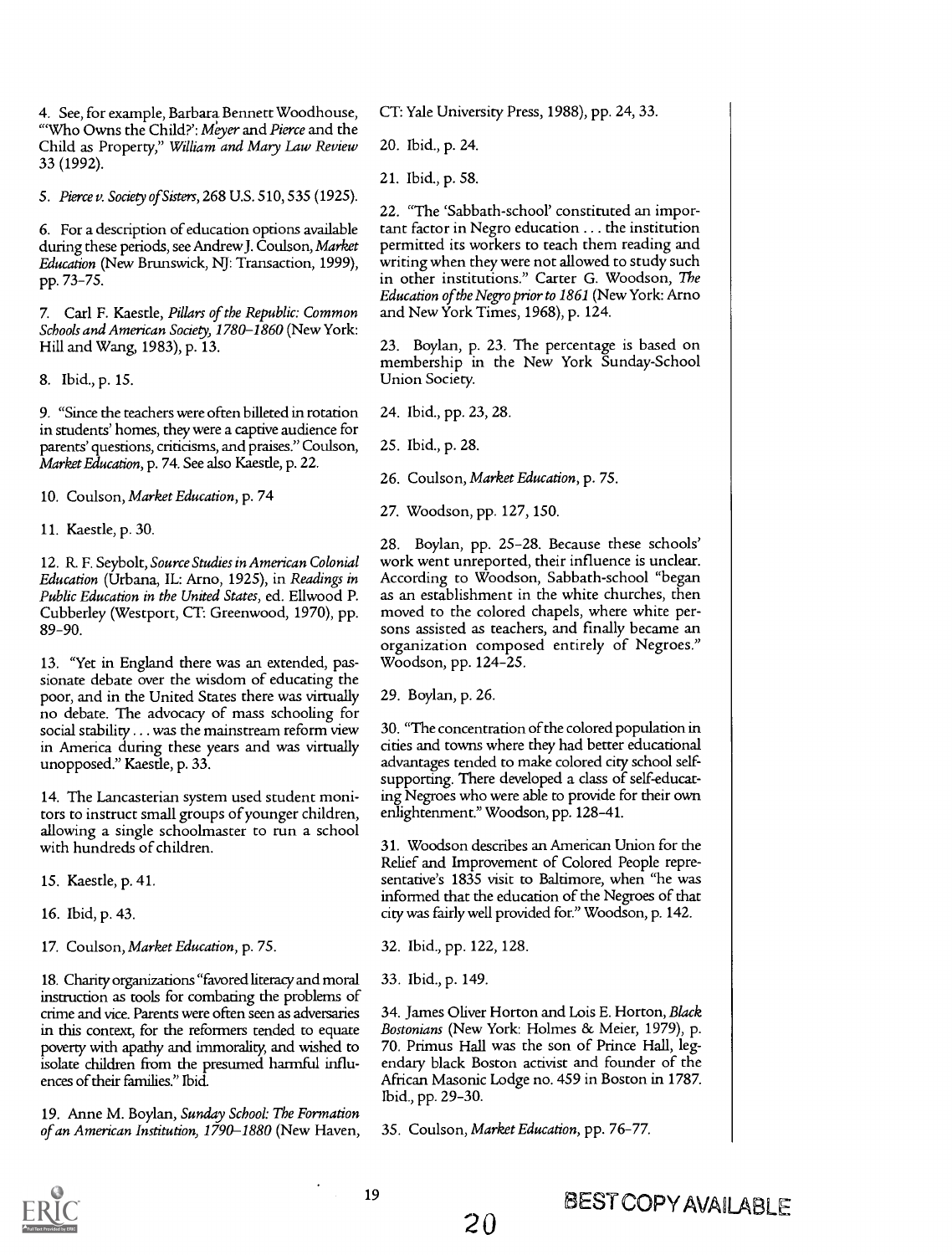36. "Though memorization and repetition made up a greater part of the pedagogical method than is generally thought best, the nation's schools were generally considered effective." Ibid., p. 84.

37. Ibid.

38. Kaestle, p. 25.

39. E. G. West, Education and the State: A Study in Political Economy (Indianapolis: Liberty Fund, 1994), p. 302.

40. Adam Smith, The Wealth of Nations (New York: Random House, Modern Library, 1994), p. 843.

41. Coulson, Market Education, p. 85.

42. Lorraine Smith Pangle and Thomas L. Pangle, The Learning of Liberty: The Educational Ideas of the American Founders (Lawrence: University Press of Kansas, 1993), p. 15.

43. Michael B. Katz, "The Origins of Public Education: A Reassessment," in The Social History of American Education, ed. B. Edward McClellan and William J. Reese (Champaign: University of Illinois Press, 1988), p. 93.

44. Ibid., pp. 76-77.

45. Myron Lieberman, Public Education: An Autopg (Cambridge, MA: Harvard University Press, 1993), p. 15.

46. In the early 19th century, states provided assistance to denominational and other private schools. Ibid.

47. Lloyd P. Jorgenson. "The Birth of a Tradition," Phi Delta Kappan, June 1963, p. 411.

48. Ibid., p. 410.

49. The French town where in the early 1600s English priests produced the first English translation of the Old Testament.

50. Jorgenson deems it "American Protestantism's darkest hour." Jorgenson, p. 410.

51. Ibid., p. 414.

52. Ibid., p. 413.

53. Ibid., p. 412.

54. Thirty states and the District of Columbia had compulsory education statutes in 1900, but enforcement was limited. Myron Lieberman, Privatization and Educational Choice (New York: St. Martin's, 1989), p. 273.

SS. Kaestle, p. 132.

56. Ibid., p. 105.

57. Michiel Visser. "Public Education versus Liberty: The Pedigree of an Idea," 2001, www.acton.org/pro grams/students/essay/2001winners/visser.html.

58. Kaestle, p. 73.

59. Visser, p. 2.

60. See generally Visser.

61. Kaestle, p. 199.

62. Thomas Jefferson, Notes on the State of Virginia, ed. William Peden (New York: Norton, 1982), pp. 146-47. Jefferson proposed to divide each county into districts, called hundreds, each of which would support a tutor. Residents of the hundred would have been entitled to send their children to the tutor for free for three years, after which they would have had to pay fees. Then, of the boys whose parents were too poor to educate them further, the best student in each district school would have been eligible for further schooling at one of 20 grammar schools. Twenty boys would then have been selected to finish grammar school; 10 of those would have continued to William & Mary College.

63. Kaestle, p. 199. Mercer's bill provided a state board of education and matching state aid to localities.

64. West, p. 307.

65. Coulson, Market Education, p. 83.

66. Wayne J. Urban and Jennings L. Wagoner, American Education: A History (Boston: McGraw Hill, 2000), p. 150.

67. Kaestle, pp. 172-73.

68. J. S. Mill, On Liberty (1859), in The English Philosophers from Bacon to Mill, ed. Edwin A. Burtt (New York: Random House, 1939), pp. 1033-34.

69. Kaestle reports that the Wisconsin Teachers' Association declared in 1865, "Children are the property of the state." Kaestle, p. 158.

70. Meyer v. Nebraska, 262 U.S. 390 (1923); and Pierce.

71. Many disparate groups shared an interest in assimilating immigrants. For example, Jay Bybee notes, "Education was important to populist goals as a means of socializing and Americanizing the people. For 'new people' involved in governing themselves, education would level differences of

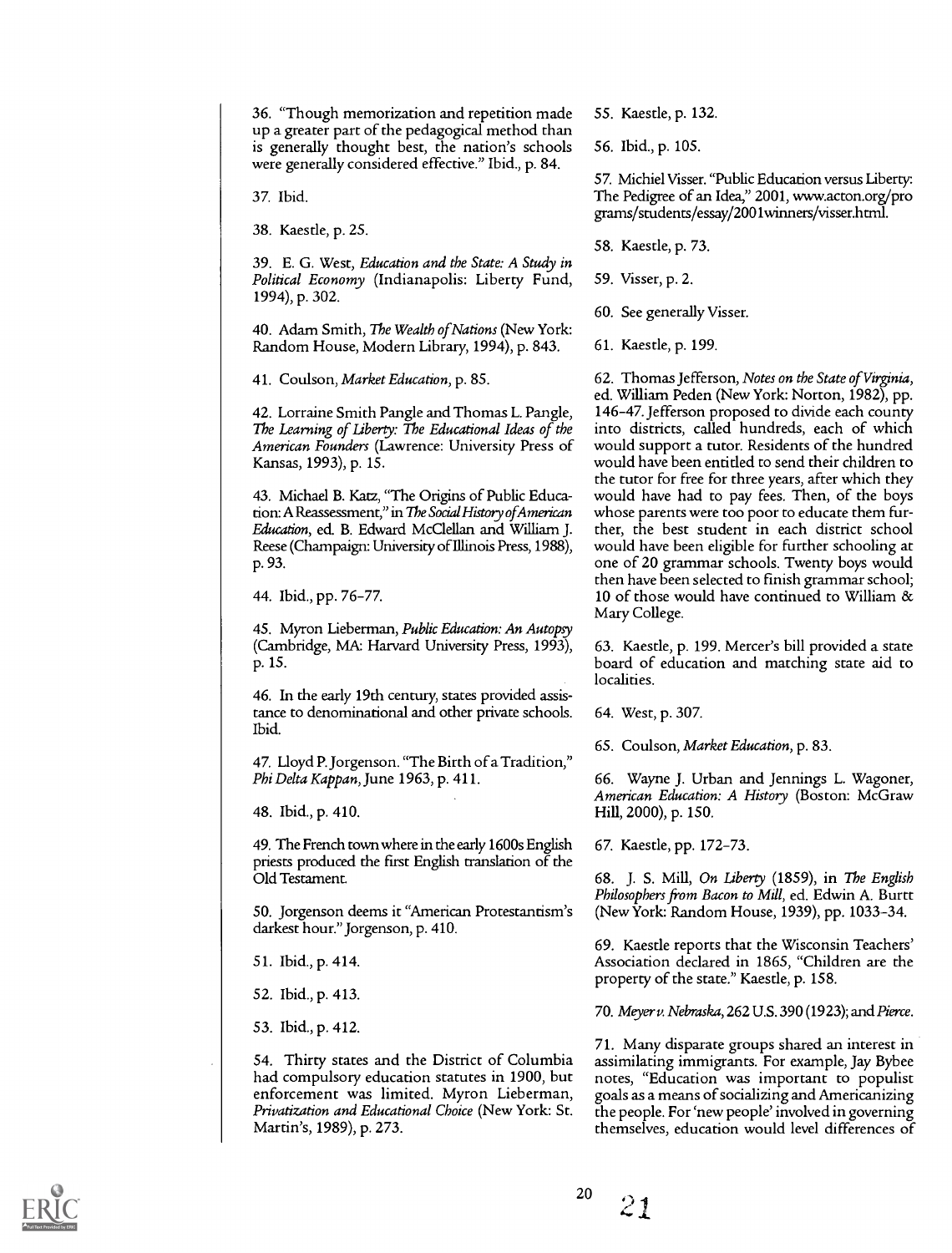class race and alienage." Jay Bybee, "Substantive Due Process and Free Exercise of Religion: Meyer, Pierce and the Origins of Wisconsin v. Yoder," Capital Universiy Law Review 25 (1996): 893.

72. Irene Scharf, "Tired of Your Masses: A History of and Judicial Response to Early 20th-Century Anti-Immigrant Legislation," Hawaii Law Review 21 (1999): 137.

73. Ibid.

74. See William G. Ross, "A Judicial Janus: Meyer v. Nebraska in Historical Perspective," Cincinnati Law Review 57 (1988): 126.

75. Bybee, p. 893.

76. Ross, "A Judicial Janus," pp. 131-33.

77. The federal government formed the Committee on Public Information, which over the course of the conflict generated tens of millions of pieces of propaganda, many of which were designed to foster hatred of Germany. A government-endorsed volunteer organization called the American Protective League formed to investigate allegations of domestic espionage. The APL and the National Security League have been accused of indiscriminately attacking German-American institutions during this period. Ibid., p. 132.

78. "The advent of World War I only exacerbated the demand for common schooling." Bybee, p. 893.

79. See, for example, Nebraska Dist. of Evangelical Lutheran Synod v. McKelvie, 175 N.W. 531, 533 (1919).

80. Ross, "A Judicial Janus," p. 130.

81. The German parochial schools were Lutheran. Ibid., p. 132.

82. Scharf, p. 140.

83. Ross, "A Judicial Janus," p. 132.

84. Ibid., p. 133.

85. Ibid., p. 140.

- 86. Ibid., p. 146.
- 87. Meyer at 399.
- 88. Meyer at 400.
- 89. Glenn, p. 260.

90. Richard Seid, "75 Years after Pierce v. Society of Sisters," University of Detroit Mercy Law Review 78

(2001): 374.

91. Ibid., pp. 373-74.

92. William G. Ross, Forging New Freedoms: Nativism, Education and the Constitution (Lincoln and London: University of Nebraska Press, 1994), p. 151.

93. Ibid., p. 150. Some Oregon Masons have denied that their organization favored the compelled public school attendance law, claiming that the Klan illicitly hijacked their organization in an effort to artificially broaden support for the initiative. See David Tyack, "The Perils of Pluralism: The Background of the Pierce Case," American Historical Review 74 (1968), p. 77.

94. Ross, Forging New Freedoms, p. 153.

95. Ibid.

96. See generally Tyack.

97. Ibid. Apparently, the Klan saw no contradiction between its belief in the superiority of white protestant America and its strong support of compulsory public education. Tyack observes, "The Klan believed in inherent WASP superiority and the inferiority of aliens, Negroes, Catholics and Jews, yet somehow it had persuaded itself that to force all children to attend public schools would avert the ruin of the republic." Tyack, p. 80. The group simply ducked the issue of whether the state should create separate schools for African-American children.

98. Ibid., p. 91.

99. Ibid., p. 92.

100. Pierce at 534-35.

101. Tyack, p. 77.

102. Ibid., p. 82.

103. Ibid., p. 97.

104. Pierce at 535.

105. The New Republic editorialized following the Pierce decision, "Thus comes to an end the effort to regiment the mental life of Americans through coerced public school instruction." "Can the Supreme Court Guarantee Toleration?" New Republic 43 (1925): 85-87.

106. Brown v. Board of Ed., 347 U.S. 483 (1954). The Court sharply limited its shameful prior decision in Plessy  $\nu$ . Ferguson upholding the constitutionality of "separate but equal" public facilities. See Brown at 495.

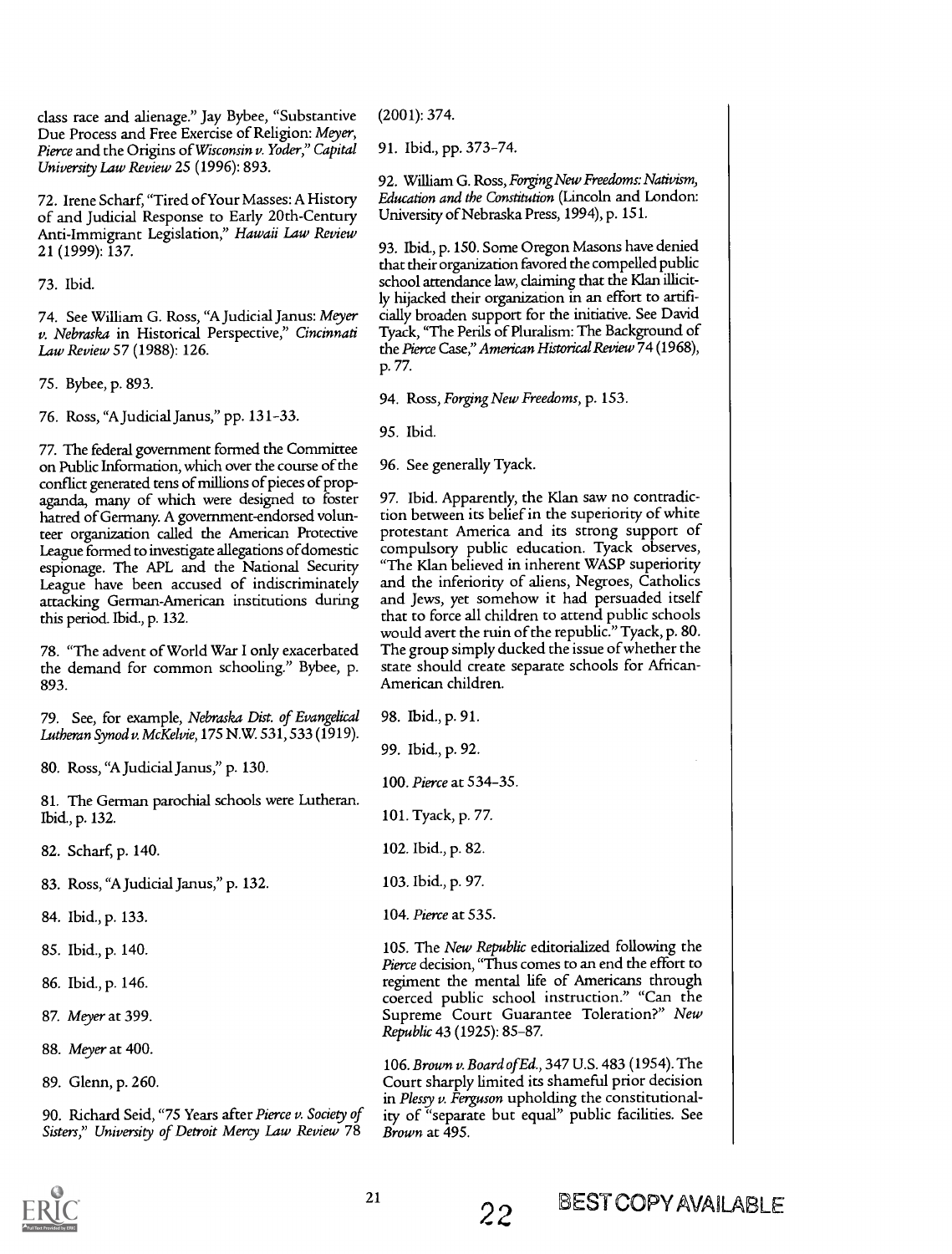107. David Nevin and Robert Ellis, The Schools That Fear Built (Washington: Acropolis Books, 1976), pp. 6, 14.

108. Vincent P. Franklin and James D. Anderson, New Perspectives on Black Educational History (Boston: G.K. Hall, 1978), p. 201.

109. Brown v. Board of Ed. (Brown H), 349 U.S. 294, 301 (1955).

110. See, for example, Haycraft v. Board of Education, 585 F.2d 803 (Sixth Cir. 1978).

111. Ibid.

112. Interestingly, today's inner-city parents don't want to send their children out into the suburbs every day to attend good schools. They want just what the suburban parents want: good schools in their own neighborhoods. See Clint Bolick, Voucher Wars: Waging the Legal Battle over School Choice (Washington: Cato Institute, 2003), pp. 19-20. School choice programs thus better serve the needs of inner-city parents than interdistrict busing programs could, even if such programs were politically viable.

113. Glenn, pp. 278-83.

114. Wisconsin v. Yoder, 406 U.S. 205, 210-11 (1972).

115. Ibid.

116. Ibid. at 207.

117. The children were Frida Yoder, aged 15, Barbara Miller, aged 15, and Vernon Yutzy, aged 14. Yoder at n. 1.

118. Ibid. at 234-35.

119. Ibid. at 214.

120. Ibid. at 233-34.

121. Jay Bybee correctly notes, "Chief Justice Burger's opinion for the majority in Yoder is a model of imprecision." Bybee, p. 921.

122. Ralph Mawdsley writes, "Where parents' interests in directing their children's education was 'one of deep religious conviction, shared by an organized group, and intimately related to daily living, Yoder strengthened parents rights when balanced against state interests." Ralph D. Mawdsley, "The Changing Face of Parents' Rights," Brigham Young University Education and Law Journal 2003 (2003): 172.

123. See generally Susan Tomaine, "Comment: Troxel v. Granville: Protecting Fundamental

Parental Rights While Recognizing Changes in the American Family," Catholic University Law Review 50 (2001): 761.

124. Revised Code of Washington § 26.10.160(3). See also Troxel v. Granville, 530 U.S. 57, 60 (2000).

125. Ibid. at 63.

126. Ibid. at 69-70.

127. Ibid. at 66.

128. Glenn, pp. 278-79.

129. Zelman v. Simmons-Harris, 536 U.S. 639, 662-63 (2002).

130. Lemon v. Kurtzman, 403 U.S. 602 (1971)

131. Agostini v. Felton, 521 U.S. 203, 232-33 (1997).

132. Lemon at 612.

133. For a more detailed discussion of Zelman, see Marie Gryphon, "True Private Choice: A Practical Guide to School Choice after Zelman v. Simmons-Harris," Cato Institute Policy Analysis no. 466, February 4, 2003.

134. Zelman at 662-63.

135. Marya DeGrow, "Educational Vouchers and Tax Credits: A State-by-State Summary of Current Programs," Independence Institute, December 18, 2002.

136. Ibid.

137. Cecilia Elena Rouse, "Private School Vouchers and Student Achievement: An Evaluation of the Milwaukee Parental Choice Program," Quarterly Journal of Economics, 113, no. 2 (May 1998): 553-602; and Jay P. Greene, Paul E. Peterson, and Jiangtao Du, "School Choice in Milwaukee: A Randomized Experiment," in Learning from School Choice, ed. Paul E. Peterson and Bryan C. Hassel (Washington: Brookings Institution Press, 1998).

138. Caroline M. Hoxby, "School Choice and School Productivity (or Could School Choice Be a Tide That Lifts All Boats?)" National Bureau of Economic Research Working Paper no. W8873, April 2002.

139. David F. Salisbury, "Lessons from Florida: School Choice Gives Increased Opportunities to Children with Special Needs," Cato Institute Briefing Paper no. 81, March 20, 2003.

140. Manhattan Institute for Policy Research, Education Research Office, "A+ Accountability Pro-

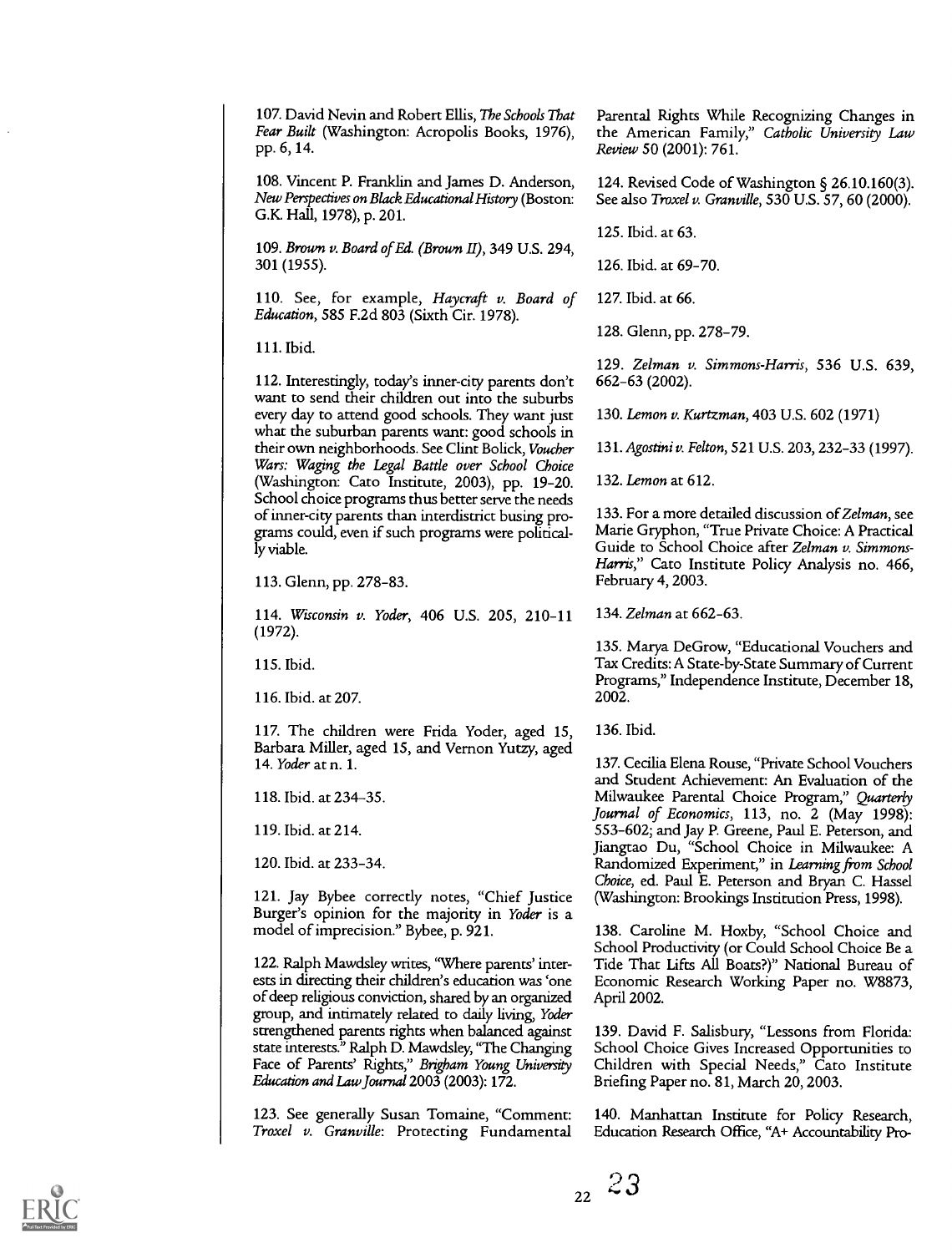gram Opportunity Scholarships," www.miedresearch office.org/opportunity.htm#\_Schools\_w/\_two.

141. Jay P. Greene, "An Evaluation of the Florida A-Plus Accountability and School Choice Program," Manhattan Institute for Policy Research, February 2001.

142. Manhattan Institute for Policy Research, Education Research Office, "Corporate Tax Credit Scholarships," www.miedresearchoffice.org/corpo ratetaxscholarships.htm.

143. DeGrow, "Educational Vouchers and Tax Credits."

144. Arizona Department of Revenue, unpublished figures, September 2003.

145. Krista Kafer, "Progress on School Choice in the States," Heritage Foundation Backgrounder no. 1639, March 26, 2003.

146. Tom McAvoy, "Colorado Governor Signs School Voucher Bill," Pueblo Chieftain, April 17, 2003.

147. Davey v. Locke, 299 F.3d 748 (Ninth Cir. 2002).

148. Ibid. at 751.

149. Ibid.

150. Washington Constitution, Article I, §11.

151. Davey at 760.

152. Ibid. at 759-60.

153. Robert Marshall Wells and Janet I. Tu, "Supreme Court to Hear State Religious Rights Case," Seattle Times, May 20, 2003.

154. See Glenn, pp. 2S1-61.

155. See, for example, the Washington State case of Witters v. State ofWashington Comm'n for the Blind, 112 Wn. 2d 363 (1989) certiorari denied 493 U.S. 850 (1989).

156. This problem is discussed in greater detail in Gryphon, "True Private Choice," pp. 8-11.

157. Joseph Viteritti writes, "It is unlikely that the Supreme Court, under the standard of neutrality it has adopted, would permit the States to exclude religious schools or their pupils from participating in programs that distribute public benefits on a general basis." Joseph P. Viteritti, "Blaine's Wake: School Choice, the First Amendment, and State Constitutional Law," Public Policy 21 (1998):

715.

158. See Mary Leonard, "Proponents of Vouchers See Opening," Boston Globe, November 18, 2002.

159. "South Dakota Sued over Busing," Associated Press State & Local Wire, April 24, 2003.

160. See, for example, Greeley.

161. Some scholars have even suggested that compelling low-income families to send their children to a local public school is unconstitutional, if those families have no options. See Gary J. Simpson, "School Vouchers and the Constitution-Permissible, Impermissible, or Required?" Cornell Journal of Law & Public Policy 11 (2002): 556-57.

162. Colorado House Bill 1160, 2003, p. 10, www.leg.state.co.us/2003a/pubhome.nsf.

163. Laura Maggi, "Political Landscape Tipping toward School Vouchers," (New Orleans) Times-Picayune, March 23, 2003.

164. Jay P. Greene and Marcus A. Winters, "Forcing the FCAT on Voucher Schools Is a Bad Idea," Tallahassee Democrat, March 31, 2003.

165. Colorado House Bill 1160, p. 16.

166. No Child Left Behind Act of 2001, Pub. L. No. 107-110, 115 Stat. 1425 (2001).

167. Marie Gryphon, "Accountability to Parents Is Best," Montgomery Journal, March 30, 2003.

168. Daniel McGroarty, "The Red Tape War," School Choice Advocate, January 2003. McGroarty writes that "voucher opponents indicate that they will open a second front-this one a 'red tape war,' torturing the meaning of the word 'accountability' until the only acceptable *private* school is one that turns itself into a *public* school."

169. Quoted in Steven Menashi, "The Church-State Tangle," Policy Review, no. 114, August 2002, www.policyreview.org/AUG02/menashi.html.

170. Colorado House Bill 1160, pp. 9-10.

171. Ibid. While many private schools welcome disabled children, each and every school may not be prepared to effectively work with each and every disability, as disabled students have highly variable needs. See generally David S. Salisbury, "Lessons from Florida: School Choice Gives Increased Opportunities to Children with Special Needs," Cato Institute Briefing Paper no. 81, March 20, 2003.

172. Colorado House Bill 1160, pp. 9-10.

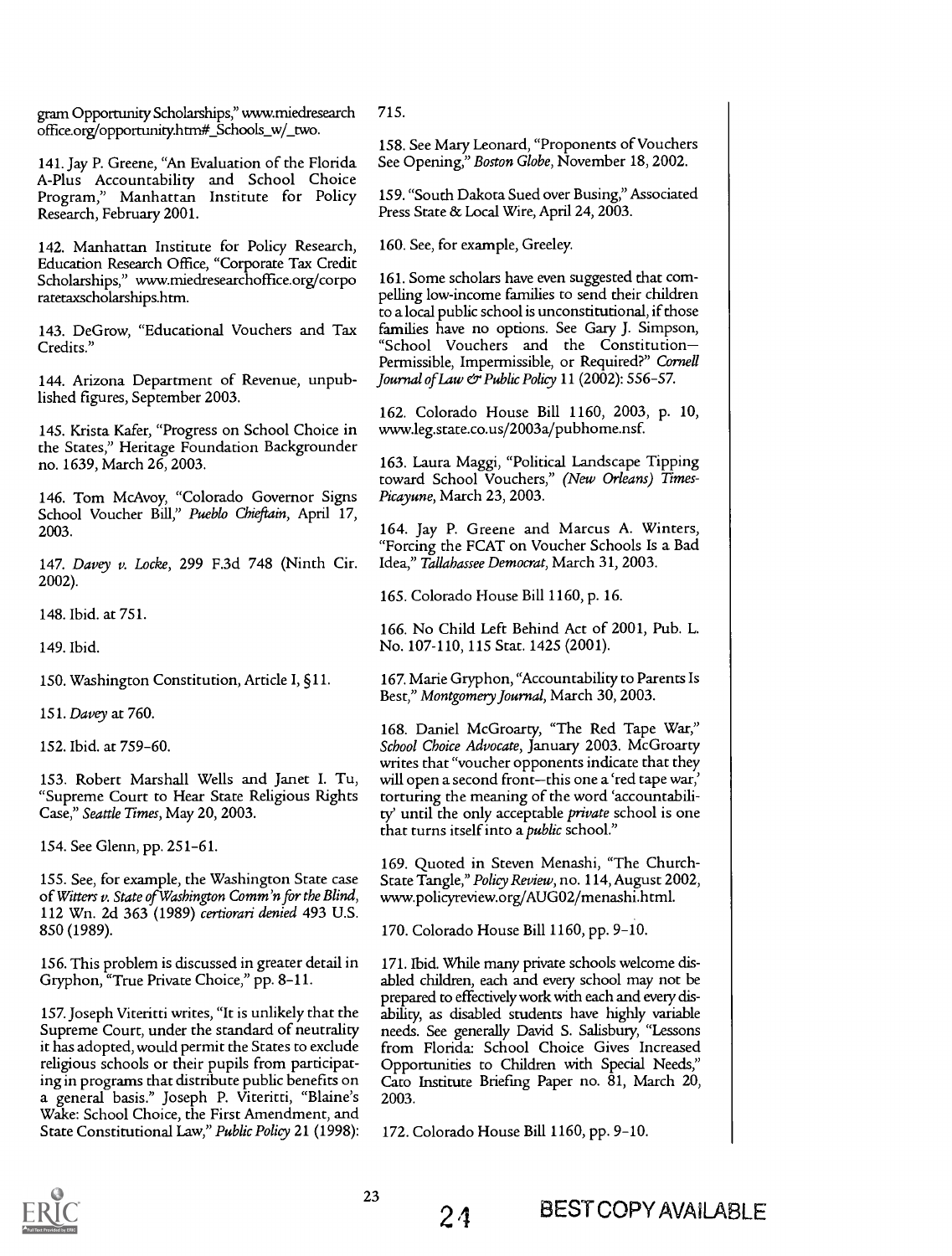173. Ibid.

174. Texas House Bill 2465, www.capitol.state.tx. us/do/78r/billtext/HB02465H.HTM.

175. Zelman at 668-69 (O'Conner, J., concurring).

176. Independence Institute, Fact Sheet no. 1-02, December 12, 2002, http://i2i.org/Centers/Educa tion/Fact%20Sheets/accountability\_fs.htm.

177. Menashi.

178. Lana Muraskin, "Barriers, Benefits, and Costs of Using Private Schools to Alleviate Overcrowding in Public Schools." U.S. Department of Education, Planning and Evaluation Services, 1998.

179, Texas House Bill 2465.

180. Andrew Coulson, Markets versus Monopolies in Education, forthcoming.

181. "Even conservative estimates of homeschooling pin the current number of students at 350,000 in 1990, 750,000 in 1996, and 1.3 million in 1998." Rob Reich, "Testing the Boundaries of Parental

Authority over Education: The Case of Home Schooling." Paper presented at the 2001 annual meeting of the American Political Science Association, San Francisco, August 30-September 2, 2001, p. 7.

182. Ibid., p. 9.

 $\sqrt{ }$ 

183. A California law exempting homeschools from federal criminal background checks acknowledged this practice. 1998 Cal. Stat., Chap. 594.

184. Quoted in Chrisanne Beckner, "Truant or Home-Schooled?" Sacramento News & Review, October 21, 2002.

185. Jim Brown, "Home Schooling Not Illegal Anymore in California-Even though It Never Was," Agape Press, June 5, 2003.

186. North Dakota, Alabama, Washington, West Virginia, and Pennsylvania have such rules. See www. hslda.org/laws/default.asp.

187. Art Moore, "Homeschoolers Get Knock on Door from Police," World Net Daily, November 18, 2002.

## BEST COPY AVAILABLE

## 25

Published by the Cato Institute, Policy Analysis is a regular series evaluating government policies and offering proposals for reform. Nothing in Policy Analysis should be construed as arily reflecting the views of the Cato Institute or as an to aid or hinder the passage of any bill before Concontact the Cato Institute for reprint permission.

Additional copies of Policy Analysis are \$6.00 each (\$3.00 each for five or more). To order, or for a complete listing of available studies, write the Cato Institute, 1000 Massachusetts Ave., N.W., Washington, D.C. 20001 or call toll

free 1-800-767-1241 (8:30 a.m.-4:30 p.m. eastern time). Fax (202) 842-3490  $\cdot$  www.cato.org INSTIT